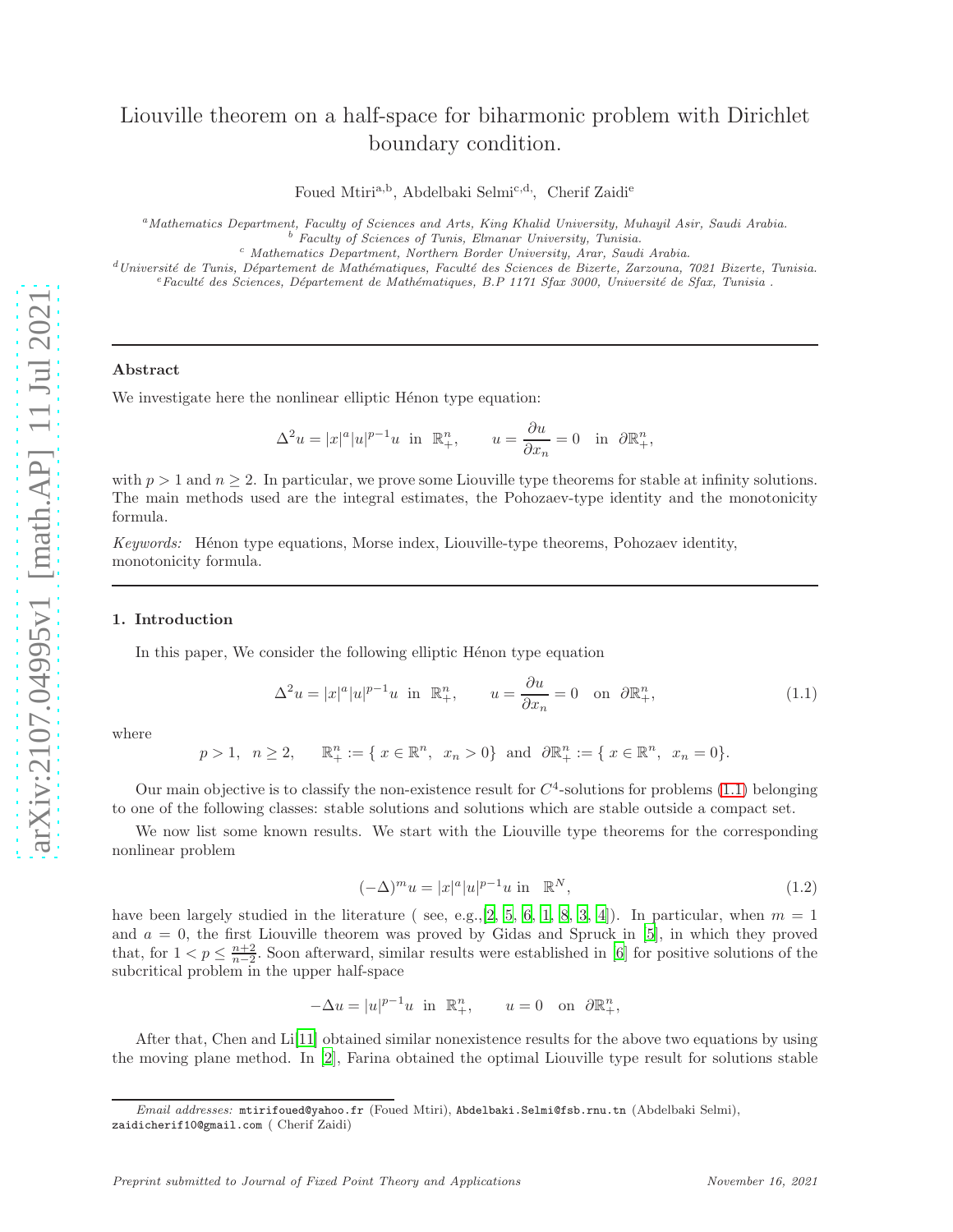at infinity. Indeed, he proved that a smooth nontrivial solution to [\(1.2\)](#page-0-1) exists, if and only if  $p \ge p_{LL1}(n)$ and  $n \ge 11$ , or  $p = \frac{n+2}{n-2}$  and  $n \ge 3$ . Here  $p_{JL1}(n)$  denotes the so-called Joseph-Lundgren exponent (see [\[10,](#page-17-4) [2\]](#page-16-0)). In addition, similar results were established in [\[2\]](#page-16-0) for finite Morse index solutions in the upper half-space:  $\mathbb{R}^n_+$ , with homogeneous Dirichlet boundary conditions on  $\partial \mathbb{R}^n_+$ . Furthermore, strips provide an interesting example of unbounded domains where, as we shall see, rather sharp.

Furthermore, in a recent paper [\[3\]](#page-16-2), Dancer, Du and Guo extended some results in [\[2\]](#page-16-0) have considered [\(1.2\)](#page-0-1) with  $m = 1$  and  $a > -2$ . It was proved that there is no nontrivial stable solution in  $\mathbb{R}^n$  if  $1 < p < p_{JL1}(n, a)$  and that for  $p \geq p_{JL1}(n, a)$ , admits a positive radial stable solution in  $\mathbb{R}^n$ , where  $p_{JL1}(n, a)$  is Joseph-Lundgren exponent for the Hénon type equation. In addition, Wang and Ye [\[4\]](#page-16-3) obtained a Liouville-type result for finite Morse index solutions in  $\mathbb{R}^n$ , which is a partial extension of results in [\[3\]](#page-16-2).

In a very interesting paper, Dávila et al [\[1](#page-16-1)] investigated the bi-harmornic equation i.e.  $m = 2$  and  $a = 0$ , they derived a relevant monotonicity formula and employed blow down analysis to prove a sharp classification of stable at infinity solutions. However, for the fourth-order Hénon type equation i.e.  $m = 2$ and  $a > 0$ , studied by Hu [\[8\]](#page-17-2). He proved Liouville-type theorems for solutions belonging to one of the following classes: stable solutions and finite Morse index solutions (whether positive or sign-changing). His proof is based on a combination of the Pohozaev-type identity, monotonicity formula of solutions and a blowing down sequence.

Relying on Hu's approach [\[8\]](#page-17-2) and using the technics developed in [\[2](#page-16-0), [1](#page-16-1)], we give a Liouville-type theorems in the class of stable solution and finite Morse index solutions in the half space  $\mathbb{R}^N_+$ . Before stating our main results, we first recall the definition of such solutions.

**Definition 1.1.** We say that a solution u of [\(1.1\)](#page-0-0) belonging to  $C^4(\overline{\mathbb{R}^n_+})$ ,

• *is stable, if*

<span id="page-1-2"></span>
$$
Q_u(\psi) := \int_{\mathbb{R}^n_+} (\Delta \psi)^2 dx - p \int_{\mathbb{R}^n_+} |x|^a |u|^{P-1} \psi^2 dx \ge 0, \quad \forall \psi \in C_c^2(\overline{\mathbb{R}^n_+}).
$$
 (1.3)

• *is stable outside a compact set*  $\mathcal{K} \subset \mathbb{R}^n_+$ *, if*  $Q_u(\psi) \geq 0$  *for any*  $\psi \in C_c^2(\overline{\mathbb{R}^n_+}\setminus\mathcal{K})$ *.* 

• *More generally, the Morse index of a solution is defined as the maximal dimension of all subspaces*  $E$  of  $C_c^2(\overline{\mathbb{R}^n_+})$  such that  $Q_u(\psi) < 0$  in  $E \setminus \{0\}$ . Clearly, a solution stable if and only if its Morse index is *equal to zero.*

Remark 1.1. *(i). Clearly a solution is stable if and only if its Morse index is equal to zero.*

*(ii). Any finite Morse index solution* u *is stable outside* a compact set  $K \subset \mathbb{R}^n_+$ *. Indeed there exist*  $K \geq 1$  and  $X_K := \text{span}\{\varphi_1, \ldots, \varphi_K\} \subset C_c^2(\mathbb{R}^n_+)$  such that  $Q_u(\varphi) < 0$  for any  $\varphi \in X_K \setminus \{0\}$ . Then,  $Q_u(\varphi) \geq 0$  for every  $\varphi \in C_c^2(\overline{\mathbb{R}^N_+} \setminus \mathcal{K})$ , where  $\mathcal{K} := \bigcup_{j=1}^K supp(\varphi_j)$ .

<span id="page-1-0"></span>Now we can state our main results

**Theorem 1.1.** Let  $u \in C^4(\overline{\mathbb{R}^n_+})$  be a stable solution of [\(1.1\)](#page-0-0). If  $1 < p < p_{JL2}(n, a)$ , then  $u \equiv 0$ 

<span id="page-1-1"></span>**Theorem 1.2.** Let  $u \in C^4(\overline{\mathbb{R}^n_+})$  be a solution of [\(1.1\)](#page-0-0) that is stable outside a compact set. • If  $1 < p < p_{JL2}(n, 0)$ ,  $p \neq \frac{n+4+2a}{n-4}$  then  $u \equiv 0$ .

• If  $p = \frac{n+4+2a}{n-4}$ , then u has finite energy, *i.e.*,

$$
\int_{\mathbb{R}^n_+} (\Delta u)^2 = \int_{\mathbb{R}^n_+} |x|^a |u|^{p+1} < +\infty.
$$

Here the representation of  $p_{JL2}(n, a)$  in Theorem [1.1](#page-1-0) is the fourth-order Joseph–Lundgren exponent which is computed by [6].

The organization of the rest of the paper is as follows. In section 1, we construct a monotonicity formula which is a crucial tool to handle the supercritical case. In section 2, we establish some finer integral estimates for the solutions of [\(1.1\)](#page-0-0). Also we obtain a nonexistence result for the homogeneous stable solution of  $(1.1)$  in  $\mathbb{R}^n_+\setminus\{0\}$ , where p belongs to  $(\frac{n+4+2a}{n-4}, p_{JL2}(n, a))$ . Then we prove Liouville-type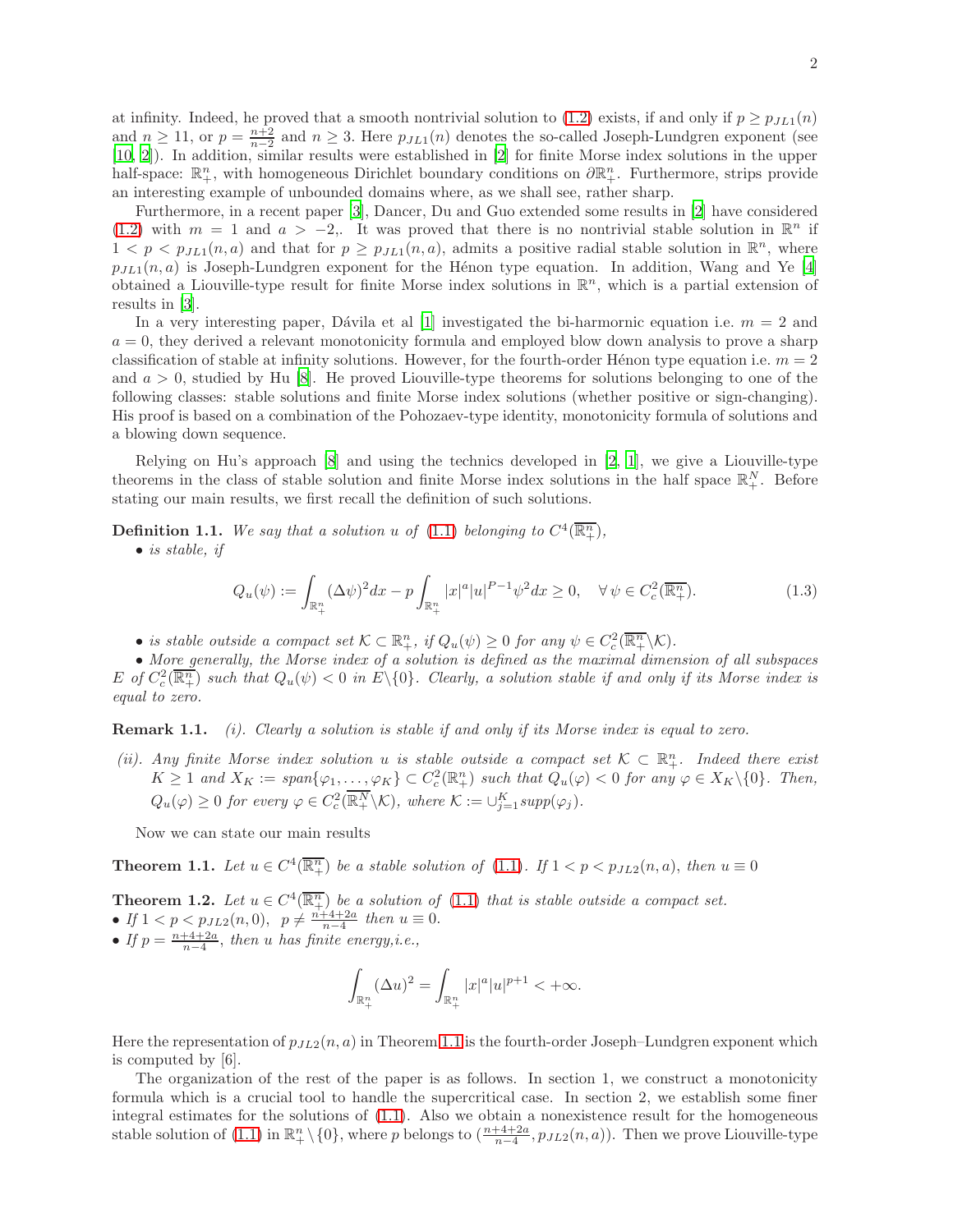#### *1.1.* Monotonicity formula

In this section, we construct a monotonicity formula which plays an important role in dealing to understand supercritical elliptic equations or systems. This approach has been used successfully for the Lane–Emden equation in [\[1,](#page-16-1) [8\]](#page-17-2). Equation [\(1.1\)](#page-0-0) has two important features. It is variational, with the energy functional given by

$$
\int \left(\frac{1}{2}|\Delta u|^2 - \frac{1}{p+1}|x|^a|u|^{p+1}\right).
$$

For  $\lambda > 0$ , set  $B_{\lambda}^+ = B_{\lambda} \cap \mathbb{R}^n_+$ . Under the scaling transformation

$$
u^{\lambda}(x) = \lambda^{\frac{4+a}{p-1}} u(\lambda x),
$$

this suggests that the variations of the rescaled energy

$$
\int_{B_1^+} \left(\frac{1}{2}|\Delta u^\lambda|^2 - \frac{1}{p+1}|x|^a|u^\lambda|^{p+1}\right).
$$

For any given  $x \in \mathbb{R}^n_+$ , we choose  $u \in W^{4,2}_{loc}(\mathbb{R}^n_+) \cap L^{p+1}_{loc}(\mathbb{R}^n_+)$  and define

$$
E(u, \lambda) = \lambda^{\frac{4(p+1)+2a}{p-1} - n} \left( \int_{B_{\lambda}^{+}} \frac{1}{2} (\Delta u)^{2} - \frac{1}{p+1} |x|^{a} |u|^{p+1} \right)
$$
  
+ 
$$
\frac{4+a}{2(p-1)} \left( n - 2 - \frac{4+a}{p-1} \right) \lambda^{\frac{8+2a}{p-1} + 1 - n} \int_{\partial B_{\lambda}^{+}} u^{2}
$$
  
+ 
$$
\frac{4+a}{2(p-1)} \left( n - 2 - \frac{4+a}{p-1} \right) \frac{d}{d\lambda} \left( \lambda^{\frac{8+2a}{p-1} + 2 - n} \int_{\partial B_{\lambda}^{+}} u^{2} \right)
$$
  
+ 
$$
\frac{\lambda^{3}}{2} \frac{d}{d\lambda} \left[ \lambda^{\frac{8+2a}{p-1} + 1 - n} \int_{\partial B_{\lambda}^{+}} \left( \frac{4}{p-1} \lambda^{-1} u + \frac{\partial u}{\partial r} \right)^{2} \right]
$$
  
+ 
$$
\frac{1}{2} \frac{d}{d\lambda} \left[ \lambda^{\frac{8+2a}{p-1} + 4 - n} \int_{\partial B_{\lambda}^{+}} \left( |\nabla u|^{2} - \left| \frac{\partial u}{\partial r} \right|^{2} \right) \right] + \frac{1}{2} \lambda^{\frac{8+2a}{p-1} + 3 - n} \int_{\partial B_{\lambda}^{+}} \left( |\nabla u|^{2} - \left| \frac{\partial u}{\partial r} \right|^{2} \right),
$$

where derivatives are taken in the sense of distributions.Then, we have the following monotonicity formula. **Proposition 1.1.** Assume that  $n \geq 5$ ,  $a \geq 0$  and  $p > \frac{n+4+2a}{n-4}$ ,  $u \in W_{loc}^{4,2}(\mathbb{R}^n_+)$  and  $|x|^a|u|^{p+1} \in L^1_{loc}(\mathbb{R}^n_+)$ *be a weak solution of* [\(1.1\)](#page-0-0). Then,  $E(u, \lambda)$  *is non-decreasing in*  $\lambda > 0$ . Furthermore there is a constant  $C(n, p, a) > 0$  *such that* 

<span id="page-2-0"></span>
$$
\frac{d}{dr}E(u,\lambda) \ge C(n,p,a)\lambda^{-n+2+\frac{8+2a}{p-1}} \int_{\partial B_{\lambda}^+} \left(\frac{4+a}{p-1}\lambda^{-1}u + \frac{\partial u}{\partial r}\right)^2 dS. \tag{1.4}
$$

**Proof.** The proof follows the main lines of the demonstration of Theorem 2.1 in [\[8\]](#page-17-2), with small modifications. Since the boundary integrals in  $E(u, \lambda)$  only involve second order derivatives of u, the boundary integrals in  $\frac{dE}{d\lambda}(u,\lambda)$  only involve third order derivatives of u. Thus, the following calculations can be rigorously verified. Assume that  $x = 0$  and that the balls  $B<sub>\lambda</sub>$  are all centered at 0. Take

$$
\tilde{E}(\lambda) = \lambda^{\frac{4(p+1)+2a}{p-1} - n} \int_{B_{\lambda}^+} \frac{1}{2} (\Delta u)^2 - \frac{1}{p+1} |x|^a |u|^{p+1}.
$$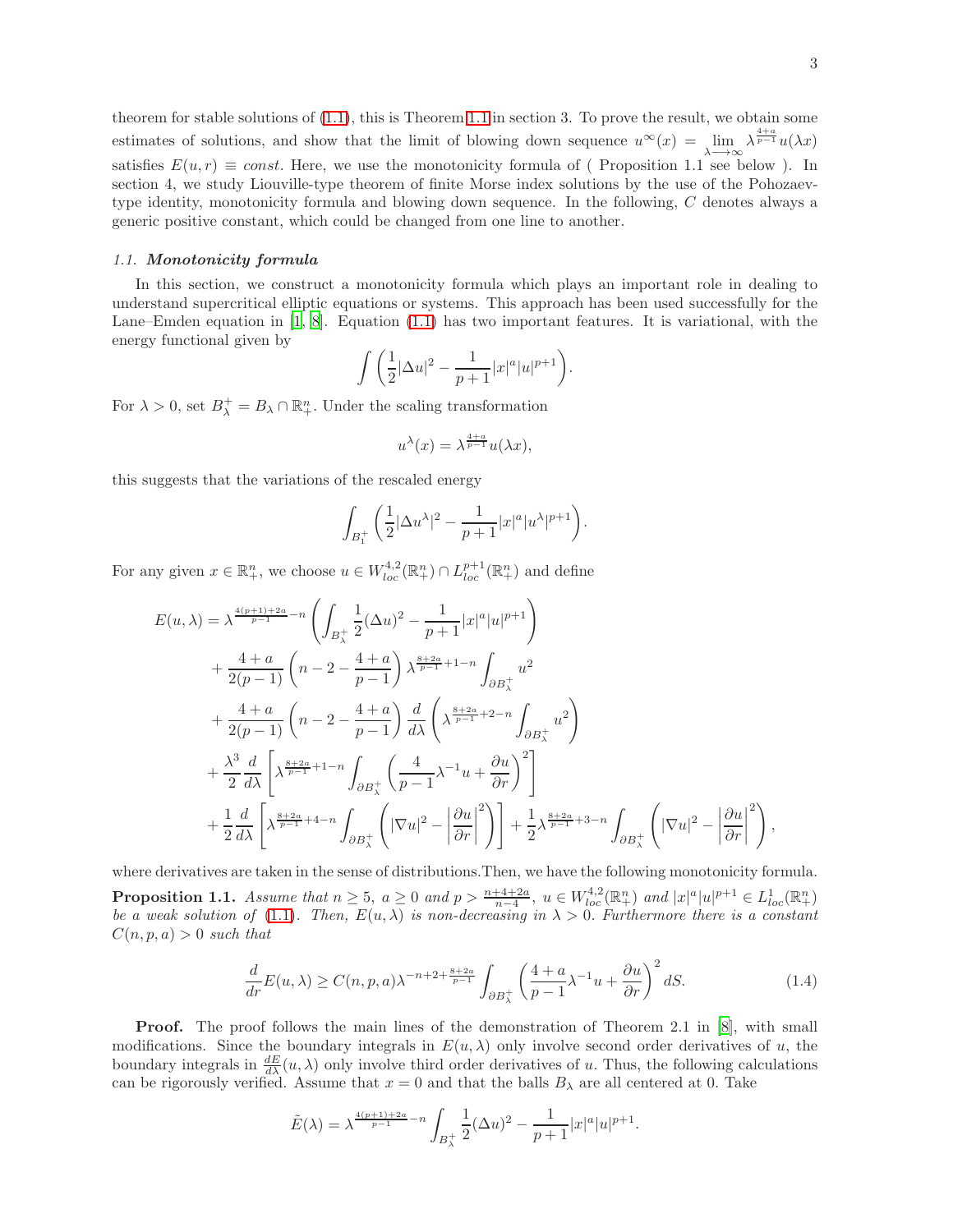Define

$$
v = \Delta u
$$
,  $u^{\lambda}(x) = \lambda^{\frac{4+a}{p-1}} u(\lambda x)$  and  $v^{\lambda}(x) = \lambda^{\frac{4+a}{p-1}+2} v(\lambda x)$ .

We still have  $v^{\lambda} = \Delta u^{\lambda}$ ,  $\Delta v^{\lambda} = |x|^a |u^{\lambda}|^{p-1} u^{\lambda}$ , and by differentiating in  $\lambda$ ,

$$
\Delta \frac{du^{\lambda}}{d\lambda} = \frac{dv^{\lambda}}{d\lambda}.
$$

Note that differentiation in  $\lambda$  commutes with differentiation and integration in x. A rescaling shows

$$
\tilde{E}(\lambda) = \int_{B_1^+} \frac{1}{2} (v^{\lambda})^2 - \frac{1}{p+1} |x|^a |u^{\lambda}|^{p+1}.
$$

hence

$$
\frac{d}{d\lambda}\tilde{E}(\lambda) = \int_{B_1^+} v^{\lambda} \frac{dv^{\lambda}}{d\lambda} - |x|^a |u^{\lambda}|^{p-1} u^{\lambda} \frac{du^{\lambda}}{d\lambda}
$$

$$
= \int_{B_1^+} v^{\lambda} \Delta \frac{du^{\lambda}}{d\lambda} - \Delta v^{\lambda} \frac{du^{\lambda}}{d\lambda} = \int_{\partial B_1^+} v^{\lambda} \frac{\partial}{\partial r} \frac{du^{\lambda}}{d\lambda} - \frac{\partial v^{\lambda}}{\partial r} \frac{du^{\lambda}}{d\lambda}.
$$

Since  $u^{\lambda} = 0$  in  $\partial \mathbb{R}_{+}^{n}$  for any  $\lambda > 0$ , then  $\frac{du^{\lambda}}{d\lambda} = 0$  in  $\partial \mathbb{R}_{+}^{n}$ . Hence, all boundary terms appearing in the integrations by parts vanish under the Dirichlet boundary conditions. So, we get

<span id="page-3-3"></span>
$$
\frac{d}{d\lambda}\tilde{E}(\lambda) = \int_{\partial B_1^+} \left( v^\lambda \frac{\partial}{\partial r} \frac{du^\lambda}{d\lambda} - \frac{\partial v^\lambda}{\partial r} \frac{du^\lambda}{d\lambda} \right). \tag{1.5}
$$

In what follows, we express all derivatives of  $u^{\lambda}$  in the  $r = |x|$  variable in terms of derivatives in the  $\lambda$ variable. In the definition of  $u^{\lambda}$  and  $v^{\lambda}$ , directly differentiating in  $\lambda$  gives

<span id="page-3-1"></span><span id="page-3-0"></span>
$$
\frac{du^{\lambda}}{d\lambda}(x) = \frac{1}{\lambda} \left( \frac{4+a}{p-1} u^{\lambda}(x) + r \frac{\partial u^{\lambda}}{\partial r}(x) \right),\tag{1.6}
$$

and

<span id="page-3-2"></span>
$$
\frac{dv^{\lambda}}{d\lambda}(x) = \frac{1}{\lambda} \left( \frac{2(p+1) + a}{p-1} v^{\lambda}(x) + r \frac{\partial v^{\lambda}}{\partial r}(x) \right). \tag{1.7}
$$

In [\(1.6\)](#page-3-0), taking derivatives in  $\lambda$  once again, we get

<span id="page-3-4"></span>
$$
\lambda \frac{d^2 u^{\lambda}}{d\lambda^2}(x) + \frac{du^{\lambda}}{d\lambda}(x) = \frac{4 + a}{p - 1} \frac{du^{\lambda}}{d\lambda}(x) + r \frac{\partial}{\partial r} \frac{du^{\lambda}}{d\lambda}(x).
$$
 (1.8)

Substituting  $(1.7)$  and  $(1.8)$  into  $(1.5)$ , we obtain

$$
\frac{d\tilde{E}}{d\lambda} = \int_{\partial B_1^+} v^\lambda \left( \lambda \frac{d^2 u^\lambda}{d\lambda^2} + \frac{p - 5 - a}{p - 1} \frac{du^\lambda}{d\lambda} \right) - \frac{du^\lambda}{d\lambda} \left( \lambda \frac{dv^\lambda}{d\lambda} - \frac{2(p + 1) + a}{p - 1} v^\lambda \right)
$$
  
= 
$$
\int_{\partial B_1^+} \lambda v^\lambda \frac{d^2 u^\lambda}{d\lambda^2} + 3v^\lambda \frac{du^\lambda}{d\lambda} - \lambda \frac{du^\lambda}{d\lambda} \frac{dv^\lambda}{d\lambda}.
$$
 (1.9)

Observe that  $v^{\lambda}$  is expressed as a combination of x derivatives of  $u^{\lambda}$ . So we also transform  $v^{\lambda}$  into  $\lambda$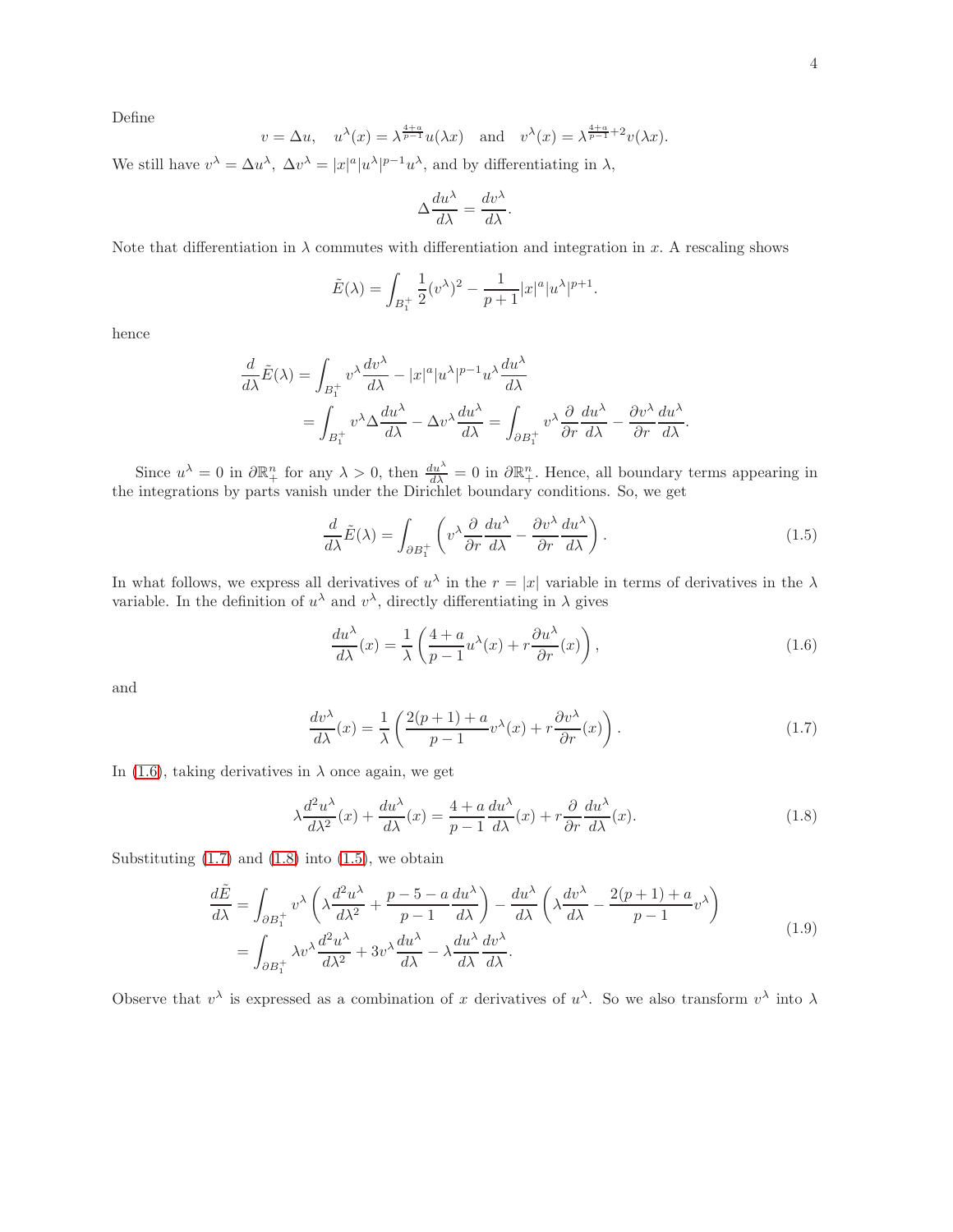$$
\frac{\partial^2 u^{\lambda}}{\partial r^2} = \lambda \frac{\partial}{\partial r} \frac{\partial u^{\lambda}}{\partial \lambda} - \frac{p+3+a}{p-1} \frac{\partial u^{\lambda}}{\partial r}
$$
  
\n
$$
= \lambda^2 \frac{\partial^2 u^{\lambda}}{\partial \lambda^2} + \frac{p-5-a}{p-1} \lambda \frac{du^{\lambda}}{d\lambda} - \frac{p+3+a}{p-1} \left( \lambda \frac{du^{\lambda}}{d\lambda} - \frac{4+a}{p-1} u^{\lambda} \right)
$$
  
\n
$$
= \lambda^2 \frac{\partial^2 u^{\lambda}}{\partial \lambda^2} - \frac{8+2a}{p-1} \lambda \frac{du^{\lambda}}{d\lambda} + \frac{(4+a)(p+3+a)}{(p-1)^2} u^{\lambda}.
$$

Then on  $\partial B_1^+,$ 

$$
v^{\lambda} = \frac{\partial^2 u^{\lambda}}{\partial r^2} + \frac{n-1}{r} \frac{\partial u^{\lambda}}{\partial r} + \frac{1}{r^2} \Delta_{\theta} u^{\lambda}
$$
  
=  $\lambda^2 \frac{d^2 u^{\lambda}}{d\lambda^2} - \frac{8+2a}{p-1} \lambda \frac{du^{\lambda}}{d\lambda} + \frac{(4+a)(p+3+a)}{(p-1)^2} u^{\lambda} + (n-1) \left( \lambda \frac{du^{\lambda}}{d\lambda} - \frac{4+a}{p-1} u^{\lambda} \right) + \Delta_{\theta} u^{\lambda}$   
=  $\lambda^2 \frac{d^2 u^{\lambda}}{d\lambda^2} + \left( n - 1 - \frac{8+2a}{p-1} \right) \lambda \frac{du^{\lambda}}{d\lambda} + \frac{4+a}{p-1} \left( \frac{4+a}{p-1} - n + 2 \right) u^{\lambda} + \Delta_{\theta} u^{\lambda}.$ 

Here  $\Delta_{\theta}$  is the Beltrami–Laplace operator on  $\partial B_1$  and below  $\nabla_{\theta}$  represents the tangential derivative on  $\partial B_1$ . For notational convenience, we also define the constants

$$
\alpha = n - 1 - \frac{8 + 2a}{p - 1}, \quad \beta = \frac{4 + a}{p - 1} \left( \frac{4 + a}{p - 1} - n + 2 \right).
$$

Now [\(1.9\)](#page-3-4) reads

$$
\frac{d}{d\lambda}\tilde{E}(\lambda) := I_1 + I_2,
$$

where

$$
I_1 := \int_{\partial B_1^+} \lambda \left( \lambda^2 \frac{d^2 u^{\lambda}}{d\lambda^2} + \alpha \lambda \frac{du^{\lambda}}{d\lambda} + \beta u^{\lambda} \right) \frac{d^2 u^{\lambda}}{d\lambda^2} + 3 \left( \lambda^2 \frac{d^2 u^{\lambda}}{d\lambda^2} + \alpha \lambda \frac{du^{\lambda}}{d\lambda} + \beta u^{\lambda} \right) \frac{du^{\lambda}}{d\lambda} - \lambda \frac{du^{\lambda}}{d\lambda} \frac{d}{d\lambda} \left( \lambda^2 \frac{d^2 u^{\lambda}}{d\lambda^2} + \alpha \lambda \frac{du^{\lambda}}{d\lambda} + \beta u^{\lambda} \right),
$$

and

$$
I_2 := \int_{\partial B_1^+} \lambda \Delta_\theta u^\lambda \frac{d^2 u^\lambda}{d\lambda^2} + 3 \Delta_\theta u^\lambda \frac{du^\lambda}{d\lambda} - \lambda \frac{du^\lambda}{d\lambda} \Delta_\theta \frac{du^\lambda}{d\lambda}.
$$

Let  $\lambda > 0$ . Since  $\frac{du^{\lambda}}{d\lambda} = 0$  in  $\partial \mathbb{R}^{n}_{+}$  then, all boundary terms appearing in the integrations by parts vanish under the Dirichlet boundary conditions, hence the calculations are even easier. The integral  $I_2$ can be estimated as

$$
I_2 = \int_{\partial B_1^+} -\lambda \nabla_{\theta} u^{\lambda} \nabla_{\theta} \frac{d^2 u^{\lambda}}{d\lambda^2} - 3 \nabla_{\theta} u^{\lambda} \nabla_{\theta} \frac{du^{\lambda}}{d\lambda} + \lambda \left| \nabla_{\theta} \frac{du^{\lambda}}{d\lambda} \right|^2
$$
  
\n
$$
= -\frac{\lambda}{2} \frac{d^2}{d\lambda^2} \left( \int_{\partial B_1^+} |\nabla_{\theta} u^{\lambda}|^2 \right) - \frac{3}{2} \frac{d}{d\lambda} \left( \int_{\partial B_1^+} |\nabla_{\theta} u^{\lambda}|^2 \right) + 2 \lambda \int_{\partial B_1^+} \left| \nabla_{\theta} \frac{du^{\lambda}}{d\lambda} \right|^2
$$
  
\n
$$
= -\frac{1}{2} \frac{d^2}{d\lambda^2} \left( \lambda \int_{\partial B_1^+} |\nabla_{\theta} u^{\lambda}|^2 \right) - \frac{1}{2} \frac{d}{d\lambda} \left( \int_{\partial B_1^+} |\nabla_{\theta} u^{\lambda}|^2 \right) + 2 \lambda \int_{\partial B_1^+} \left| \nabla_{\theta} \frac{du^{\lambda}}{d\lambda} \right|^2
$$
  
\n
$$
\geq -\frac{1}{2} \frac{d^2}{d\lambda^2} \left( \lambda \int_{\partial B_1^+} |\nabla_{\theta} u^{\lambda}|^2 \right) - \frac{1}{2} \frac{d}{d\lambda} \left( \int_{\partial B_1^+} |\nabla_{\theta} u^{\lambda}|^2 \right).
$$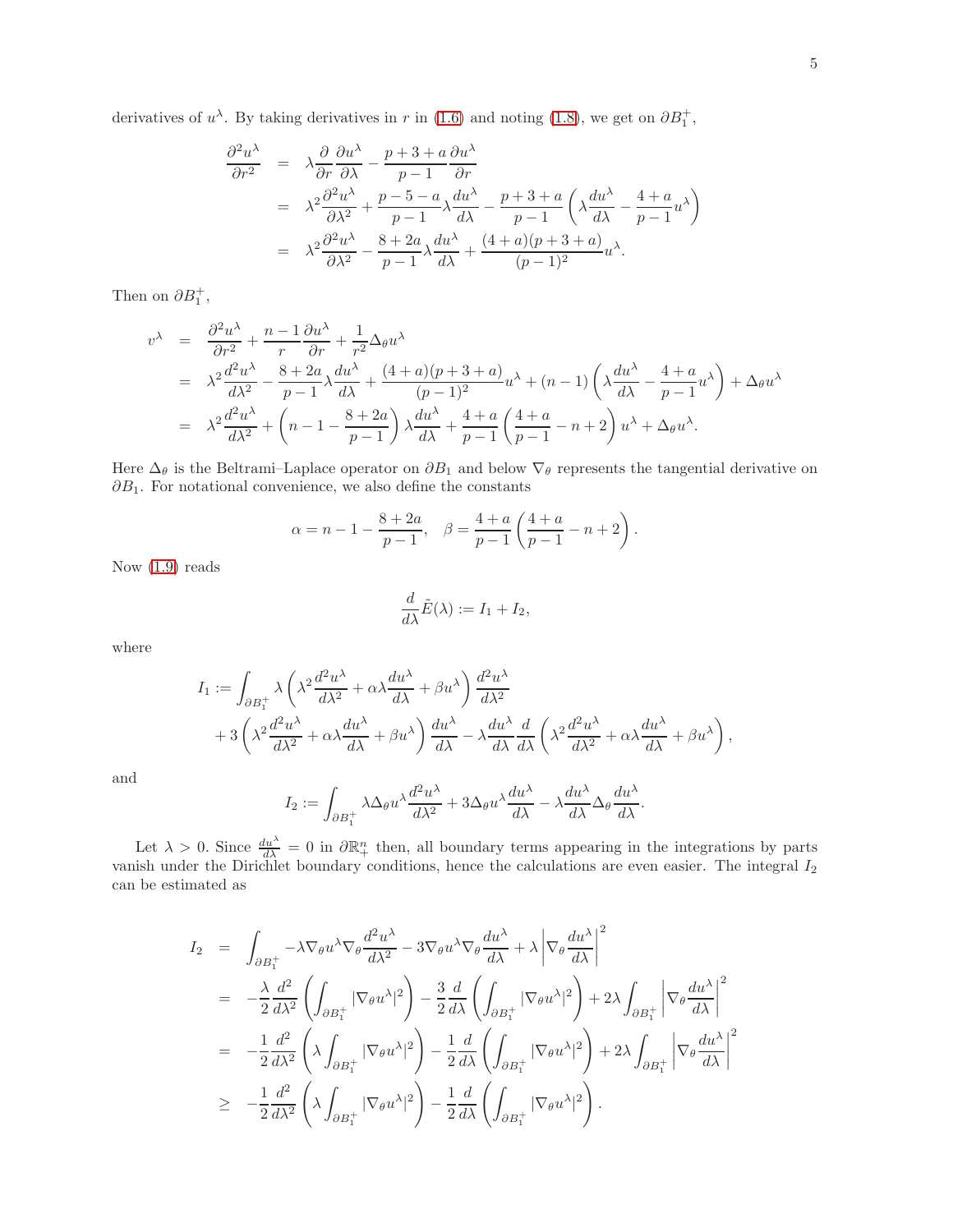Furthermore, a direct calculation implies that

$$
I_{1} = \int_{\partial B_{1}^{+}} \lambda^{3} \left(\frac{d^{2}u^{\lambda}}{d\lambda^{2}}\right)^{2} + \lambda^{2} \frac{d^{2}u^{\lambda}}{d\lambda^{2}} \frac{du^{\lambda}}{d\lambda} + \beta \lambda u^{\lambda} \frac{d^{2}u^{\lambda}}{d\lambda^{2}} + 3\beta u^{\lambda} \frac{du^{\lambda}}{d\lambda} + (2\alpha - \beta) \lambda \left(\frac{du^{\lambda}}{d\lambda}\right)^{2} - \lambda^{3} \frac{du^{\lambda}}{d\lambda} \frac{d^{3}u^{\lambda}}{d\lambda^{3}}
$$
  
= 
$$
\int_{\partial B_{1}^{+}} 2\lambda^{3} \left(\frac{d^{2}u^{\lambda}}{d\lambda^{2}}\right)^{2} + 4\lambda^{2} \frac{d^{2}u^{\lambda}}{d\lambda^{2}} \frac{du^{\lambda}}{d\lambda} + (2\alpha - 2\beta) \lambda \left(\frac{du^{\lambda}}{d\lambda}\right)^{2} + \frac{\beta}{2} \frac{d^{2}}{d\lambda^{2}} [\lambda(u^{\lambda})^{2}] + \frac{\beta}{2} \frac{d}{d\lambda} (u^{\lambda})^{2}
$$
  

$$
- \frac{1}{2} \frac{d}{d\lambda} \left[\lambda^{3} \frac{d}{d\lambda} \left(\frac{du^{\lambda}}{d\lambda}\right)^{2}\right].
$$

Here we have used the relations (writing  $f' = \frac{d}{d\lambda} f$  etc.)

$$
\lambda f f'' = \left(\frac{\lambda}{2} f^2\right)'' - 2ff' - \lambda(f')^2
$$
, and  $-\lambda^3 f' f''' = -\left[\frac{\lambda^3}{2}((f')^2)'\right]' + 3\lambda^2 f' f'' + \lambda^3 (f'')^2$ .

Since  $p > \frac{n+4+2a}{n-4}$ , direct calculations show that

$$
\alpha - \beta = \left(n - 1 - \frac{8 + 2a}{p - 1}\right) - \frac{4 + a}{p - 1} \left(\frac{4 + a}{p - 1} - n + 2\right) > 1.
$$
\n(1.10)

Consequently,

$$
2\lambda^3 \left(\frac{d^2 u^{\lambda}}{d\lambda^2}\right)^2 + 4\lambda^2 \frac{d^2 u^{\lambda}}{d\lambda^2} \frac{du^{\lambda}}{d\lambda} + (2\alpha - 2\beta)\lambda \left(\frac{du^{\lambda}}{d\lambda}\right)^2
$$
  
= 
$$
2\lambda \left(\lambda \frac{d^2 u^{\lambda}}{d\lambda^2} + \frac{du^{\lambda}}{d\lambda}\right)^2 + (2\alpha - 2\beta - 2)\lambda \left(\frac{du^{\lambda}}{d\lambda}\right)^2 \ge 0.
$$

We we conclude then

$$
I_1 \geq \int_{\partial B_1^+} \frac{\beta}{2} \frac{d^2}{d\lambda^2} [\lambda(u^{\lambda})^2] - \frac{1}{2} \frac{d}{d\lambda} \left[ \lambda^3 \frac{d}{d\lambda} \left( \frac{du^{\lambda}}{d\lambda} \right)^2 \right] + \frac{\beta}{2} \frac{d}{d\lambda} (u^{\lambda})^2.
$$

Now, rescaling back, we can write those  $\lambda$  derivatives in  $I_1$  and  $I_2$  as follows.

$$
\int_{\partial B_{1}^{+}} \frac{d}{d\lambda} (u^{\lambda})^{2} = \frac{d}{d\lambda} \left( \lambda^{\frac{8+2a}{p-1}+1-n} \int_{\partial B_{\lambda}^{+}} u^{2} \right),
$$
\n
$$
\int_{\partial B_{1}^{+}} \frac{d^{2}}{d\lambda^{2}} [\lambda(u^{\lambda})^{2}] = \frac{d^{2}}{d\lambda^{2}} \left( \lambda^{\frac{8+2a}{p-1}+2-n} \int_{\partial B_{\lambda}^{+}} u^{2} \right),
$$
\n
$$
\int_{\partial B_{1}^{+}} \frac{d}{d\lambda} \left[ \lambda^{3} \frac{d}{d\lambda} \left( \frac{du^{\lambda}}{d\lambda} \right)^{2} \right] = \frac{d}{d\lambda} \left[ \lambda^{3} \frac{d}{d\lambda} \left( \lambda^{\frac{8+2a}{p-1}+1-n} \int_{\partial B_{\lambda}^{+}} \left( \frac{4+a}{p-1} \lambda^{-1} u + \frac{\partial u}{\partial r} \right)^{2} \right) \right],
$$
\n
$$
\frac{d^{2}}{d\lambda^{2}} \left( \lambda \int_{\partial B_{1}^{+}} |\nabla_{\theta} u^{\lambda}|^{2} \right) = \frac{d^{2}}{d\lambda^{2}} \left[ \lambda^{1+\frac{8+2a}{p-1}+2+1-n} \int_{\partial B_{\lambda}^{+}} \left( |\nabla u|^{2} - \left| \frac{\partial u}{\partial r} \right|^{2} \right) \right],
$$
\n
$$
\frac{d}{d\lambda} \left( \int_{\partial B_{1}^{+}} |\nabla_{\theta} u^{\lambda}|^{2} \right) = \frac{d}{d\lambda} \left[ \lambda^{\frac{8+2a}{p-1}+2+1-n} \int_{\partial B_{\lambda}^{+}} \left( |\nabla u|^{2} - \left| \frac{\partial u}{\partial r} \right|^{2} \right) \right].
$$

 $\partial B_\lambda^+$ 

and

Substituting these into  $\frac{d}{d\lambda}E(u,\lambda)$  we finish the proof.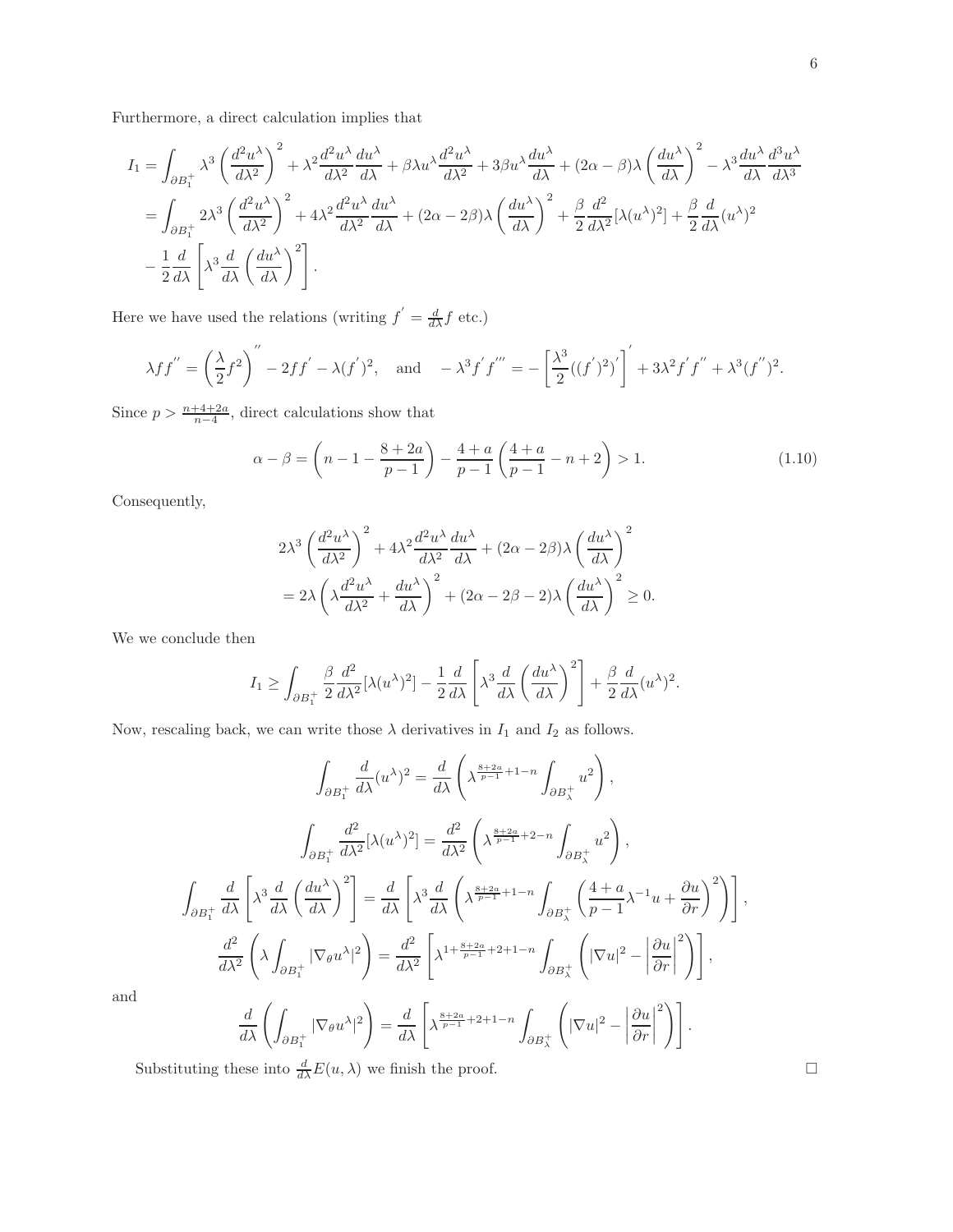## 2. Main technical tool.

#### *2.1.* Integral estimates

For  $\beta > 0$ , set  $B_{\beta}^+ = B_{\beta} \cap \mathbb{R}^n_+$  and  $A_{\beta}^+ = \{x \in \mathbb{R}^n_+, a_1\beta < |x| < a_2\beta\}$ , for some  $0 < a_1 < a_2$ . Let u be a solution of [\(1.1\)](#page-0-0), which is stable outside a compact set  $\mathcal{K} \subset B_{R_0}^+$ . For all  $R > 4R_0$ , we define a family of test functions  $\psi = \psi_{(R,R_0)} \in C_c^2(\mathbb{R}^N)$  satisfying

<span id="page-6-0"></span>
$$
\begin{cases}\n0 \le \psi \le 1 \text{ and } \psi \equiv 0 \quad \text{if} \quad |x| < R_0 \text{ or } |x| > 2R, \\
\psi \equiv 1 \quad \text{if} \quad 2R_0 < |x| < R, \\
|\nabla^q \psi| \le CR_0^{-q} \quad \text{if} \quad R_0 < |x| < 2R_0, \\
|\nabla^q \psi| \le CR^{-q} \quad \text{if} \quad R < |x| < 2R, \text{ and } 1 \le q \le 4.\n\end{cases} \tag{2.1}
$$

Similarly, if u is a stable solution of [\(1.1\)](#page-0-0), then  $\psi = \psi_{(R)}$ , with  $R > 0$  verifying [\(2.1\)](#page-6-0) with  $R_0 = 0$ that is  $\psi = 1$  if  $|x| < R$ .

<span id="page-6-6"></span>First of all, we need the following lemma which plays an important role in dealing with Theorem [1.1](#page-1-0) and Theorem [1.2](#page-1-1)

**Lemma 2.1.** Let  $u \in C^4(\overline{\mathbb{R}^n_+})$  be a solution of [\(1.1\)](#page-0-0), which is stable outside a compact set K. Let  $R_0 > 0$ *such that*  $K \subset B_{R_0}^+$  *and set*  $v = \Delta u$ *, there hold* 

$$
\int_{B_R^+} v^2 + \int_{B_R^+} |x|^\alpha |u|^{p+1} \le C_0 + CR^{-4} \int_{A_R^+} u^2 + CR^{-2} \int_{A_R^+} |uv|, \quad \forall \ R > 4R_0,
$$
\n(2.2)

*and*

<span id="page-6-5"></span><span id="page-6-1"></span>
$$
\int_{B_R^+} v^2 + \int_{B_R^+} |x|^a |u|^{p+1} \le C(1 + R^{n - \frac{4(p+1)+2a}{p-1}}), \quad \forall \ R > 4R_0.
$$
\n(2.3)

# Proof.

**Proof of** [\(2.3\)](#page-6-1). First, for  $\epsilon \in (0,1)$  and  $\eta \in C^2(\mathbb{R}^N)$ ,

$$
\int_{\mathbb{R}^n_+} [\Delta(u\eta)]^2 = \int_{\mathbb{R}^n_+} (u\Delta\eta + 2\nabla u\nabla\eta + \eta\Delta u)^2
$$
  
\n
$$
\leq (1 + C\epsilon) \int_{\mathbb{R}^n_+} v^2 \eta^2 + \frac{C}{\epsilon} \int_{\mathbb{R}^n_+} u^2 (\Delta\eta)^2 + \frac{C}{\epsilon} \int_{\mathbb{R}^n_+} |\nabla u|^2 |\nabla \eta|^2.
$$

Using  $\Delta(u^2) = 2|\nabla u|^2 + 2u\Delta u$ ,

<span id="page-6-4"></span><span id="page-6-2"></span>
$$
2\int_{\mathbb{R}^n_+} |\nabla u|^2 |\nabla \eta|^2 = \int_{\mathbb{R}^n_+} u^2 \Delta (|\nabla \eta|^2) - 2 \int_{\mathbb{R}^n_+} uv |\nabla \eta|^2. \tag{2.4}
$$

So, we we get

$$
\int_{\mathbb{R}_+^n} [\Delta(u\eta)]^2 \le (1+C\epsilon) \int_{\mathbb{R}_+^n} v^2 \eta^2 + C_\epsilon \int_{\mathbb{R}_+^n} u^2 \Big[ (\Delta \eta)^2 + |\Delta(|\nabla \eta|^2)| \Big] + \frac{C}{\varepsilon} \int_{\mathbb{R}_+^n} |uv||\nabla \eta|^2. \tag{2.5}
$$

Take  $\eta = \eta^m$  with  $m \geq 2$ . Apply Cauchy-Schwarz's inequality, we get

<span id="page-6-3"></span>
$$
\int_{\mathbb{R}^n_+} |uv||\nabla \eta^m|^2 \le C\epsilon^2 \int_{\mathbb{R}^n_+} v^2 \eta^{2m} + C_{\epsilon,m} \int_{\mathbb{R}^n_+} u^2 |\nabla \eta|^4 \eta^{2m-4}.
$$
\n(2.6)

Substitute  $\eta$  by  $\psi^m$  in [\(2.5\)](#page-6-2), then from [\(2.6\)](#page-6-3) and [\(2.1\)](#page-6-0), we obtain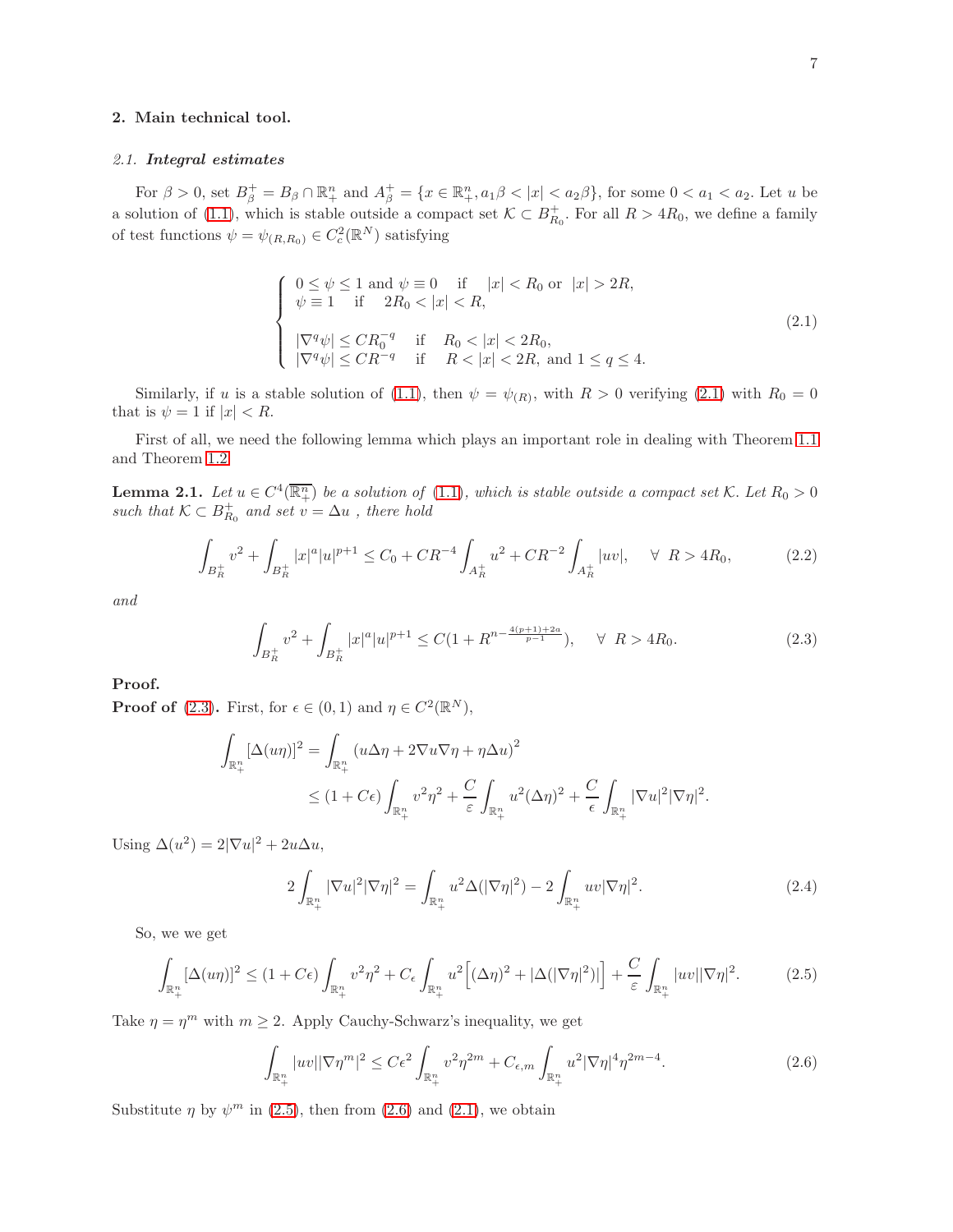$$
\int_{B_{2R}^+} [\Delta(u\psi^m)]^2 \le C_0 + (1+C\epsilon) \int_{B_{2R}^+} v^2 \psi^{2m} + C_\epsilon R^{-4} \int_{A_R^+} u^2,
$$

where

$$
C_0 = CR^{-4} \int_{A_0^+} u^2
$$
, and  $A_0^+ = \{x \in \mathbb{R}_+^n, R_0 < |x| < 2R_0\}$ .

Let u be a solution of [\(1.1\)](#page-0-0), which is stable outside a compact set  $\mathcal{K} \subset B_{R_0}^+$ . Clearly  $u\psi^m \in H_0^2(B_{2R}^+)$  $B_{R_0}^+$ ) so after a standard approximation argument, the main inequality of stability [\(1.3\)](#page-1-2) implies

<span id="page-7-1"></span>
$$
p\int_{B_{2R}^+} |x|^a |u|^{p+1} \psi^{2m} - \int_{B_{2R}^+} (\Delta(u\psi^m))^2 \le 0, \quad \forall \ R > 4R_0.
$$

Therefore, we conclude then

$$
p\int_{B_{2R}^+} |x|^a |u|^{p+1} \psi^{2m} - (1 + C\epsilon) \int_{B_{2R}^+} v^2 \psi^{2m} \le C_0 + C_\epsilon R^{-4} \int_{A_R^+} u^2. \tag{2.7}
$$

On the other hand, recall that  $u = \frac{\partial u}{\partial x_n} = 0$  in  $\partial \mathbb{R}^n_+$ . Multiply the equation [\(1.1\)](#page-0-0) by  $u\eta^2$ ,  $\eta \in C^2(\mathbb{R}^N)$ and integrate by parts, using again [\(2.4\)](#page-6-4)

<span id="page-7-2"></span>
$$
\int_{\mathbb{R}_{+}^{n}} \left[ v^{2} \eta^{2} - |x|^{a} |u|^{p+1} \eta^{2} \right]
$$
\n
$$
= -4 \int_{\mathbb{R}_{+}^{n}} \eta v \nabla u \cdot \nabla \eta - 2 \int_{\mathbb{R}_{+}^{n}} \eta u v \Delta \eta - 2 \int_{\mathbb{R}_{+}^{n}} u v |\nabla \eta|^{2}
$$
\n
$$
\leq C \varepsilon \int_{\mathbb{R}_{+}^{n}} v^{2} \eta^{2} + C_{\varepsilon} \int_{\mathbb{R}_{+}^{n}} u^{2} (\Delta \eta)^{2} + C_{\varepsilon} \int_{\mathbb{R}_{+}^{n}} |\nabla u|^{2} |\nabla \eta|^{2} - 2 \int_{\mathbb{R}_{+}^{n}} u v |\nabla \eta|^{2}
$$
\n
$$
\leq C \varepsilon \int_{\mathbb{R}_{+}^{n}} v^{2} \eta^{2} + C_{\varepsilon} \int_{\mathbb{R}_{+}^{n}} u^{2} \Big[ (\Delta \eta)^{2} + |\Delta (|\nabla \eta|^{2}) \Big] + C_{\varepsilon} \int_{\mathbb{R}_{+}^{n}} |u v| |\nabla \eta|^{2}.
$$
\n
$$
(2.8)
$$

Using the above inequality (where one substitutes  $\eta$  by  $\psi^m$ ), it follows from [\(2.6\)](#page-6-3) and [\(2.1\)](#page-6-0) that

$$
(1 - C\epsilon) \int_{B_{2R}^+} v^2 \psi^{2m} - \int_{B_{2R}^+} |x|^a |u|^{p+1} \psi^{2m} \le C_0 + C_\epsilon R^{-4} \int_{A_R^+} u^2.
$$
 (2.9)

Taking  $\epsilon > 0$  but small enough, multiplying [\(2.9\)](#page-7-0) by  $\frac{1+2C\epsilon}{1-C\epsilon}$ , adding it with [\(2.7\)](#page-7-1) we get then

$$
C\epsilon \int_{B_{2R}^+} v^2 \psi^{2m} + \left( p - \frac{1 + 2C\epsilon}{1 - C\epsilon} \right) \int_{B_{2R}^+} |x|^a |u|^{p+1} \psi^{2m} \le C_0 + C_{\epsilon} R^{-4} \int_{A_R^+} u^2.
$$

As  $p > 1$  and  $A_R^+ \subset B_{2R}^+$ , using  $\epsilon > 0$  small enough, there holds

<span id="page-7-0"></span>
$$
\int_{B_R^+} v^2 + \int_{B_R^+} |x|^a |u|^{p+1} \le C_0 + CR^{-4} \int_{A_R^+} u^2.
$$

Applying Young's inequality, we deduce then for any  $\epsilon' > 0$ 

$$
\int_{B_R^+} v^2 + (1 - \epsilon') \int_{B_R^+} |x|^a |u|^{p+1} \le C_0 + C R^{n - \frac{4(p+1)+2a}{p-1}}, \quad \forall \ R > 4R_0.
$$

Take  $\epsilon' > 0$  small enough, the estimate  $(2.3)$  is proved.

Let-us now prove [\(2.2\)](#page-6-5). Invoking now [\(2.5\)](#page-6-2) where we substitute  $\eta$  by  $\psi^m$ , we obtain

$$
\int_{B_{2R}^+} [\Delta(u\psi^m)]^2 \le C_0 + (1+C\epsilon) \int_{B_{2R}^+} v^2 \psi^{2m} + C_\epsilon R^{-4} \int_{A_R^+} u^2 + C_\epsilon R^{-2} \int_{A_R^+} |uv|.
$$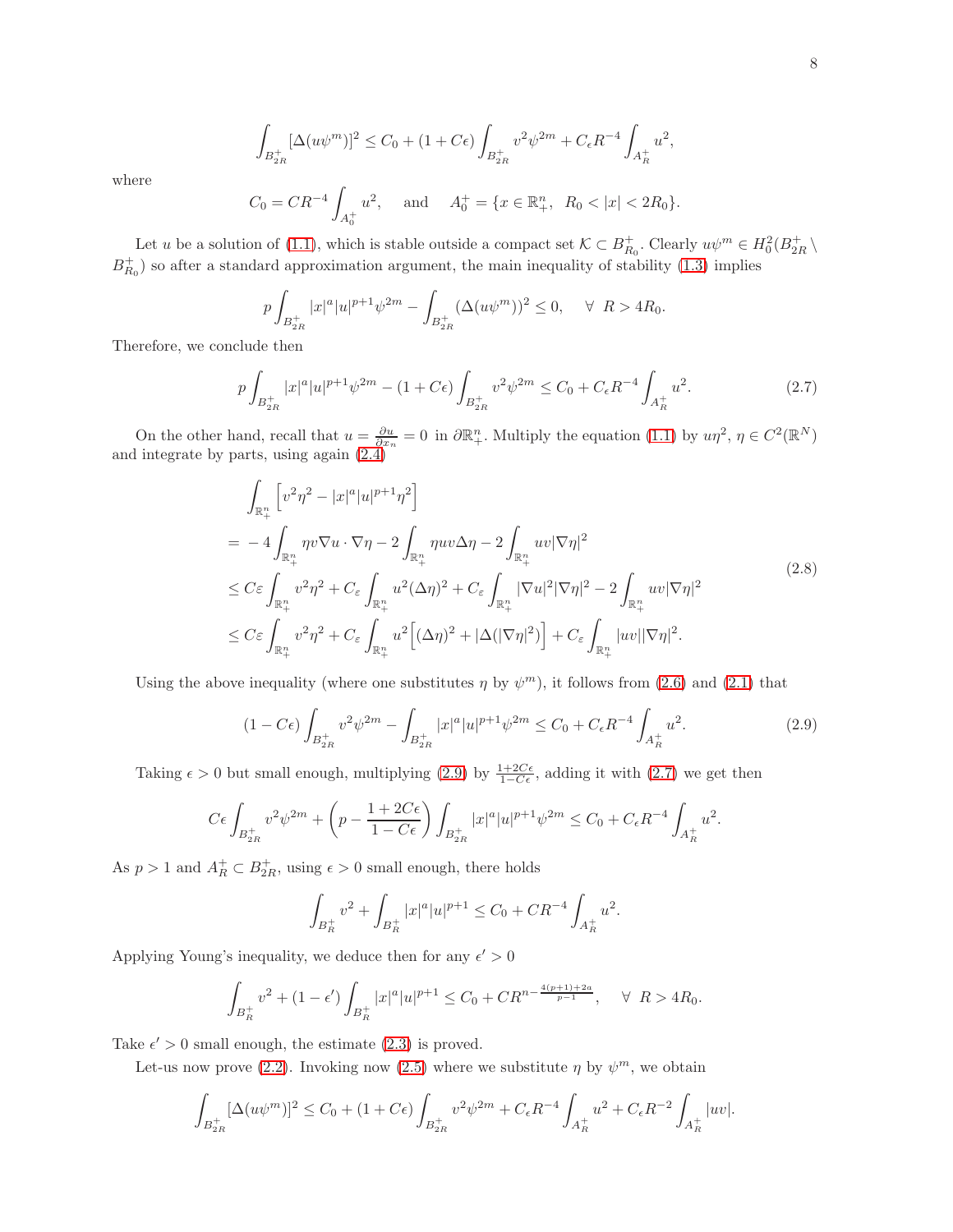Adopting the similar argument as above where we use the equality [\(2.8\)](#page-7-2) and inequality of stability  $(1.3)$ , we obtain readily the estimate  $(2.2)$ . Thus, Lemma [2.1](#page-6-6) is well proved.

# *2.2.* Homogeneous solutions

In this section, we obtain a nonexistence result for a homogeneous stable solution of [\(1.1\)](#page-0-0).

**Proposition 2.1.** Let  $u \in W^{2,2}_{loc}(\mathbb{R}^n_+\setminus\{0\})$  be a homogeneous, stable solution of [\(1.1\)](#page-0-0) in  $\mathbb{R}^n_+\setminus\{0\}$ ,  $p \in$  $\left(\frac{n+4+2a}{n-4}, \ p_{JL2}(n, a)\right)$ *. Assume that*  $|x|^a|u|^{p+1} \in L_{loc}^1(\mathbb{R}^n_+\setminus\{0\})$ *. Then*  $u \equiv 0$ *.* 

**Proof.** Let u be a homogeneous solution of [\(1.1\)](#page-0-0), that is there exists a  $w \in W^{2,2}(\mathbb{S}_{+}^{n-1})$  such that in polar coordinates

<span id="page-8-2"></span><span id="page-8-0"></span>
$$
u(r,\theta) = r^{-\frac{4+a}{p-1}}w(\theta).
$$

Denote  $A_R^+ = B_{2R}^+ \backslash B_R^+$ . Since  $u \in W^{2,2}(A_1^+)$  and  $|x|^a |u|^{p+1} \in L^1(A_1^+)$ , it implies that

$$
w \in W^{2,2}(\mathbb{S}^{n-1}_+) \cap L^{p+1}(\mathbb{S}^{n-1}_+).
$$

A direct calculation gives

$$
\Delta_{\theta}^{2}w(\theta) - J_{1}\Delta_{\theta}w(\theta) + J_{2}w(\theta) = |w|^{p-1}w \quad \text{in} \quad \mathbb{S}_{+}^{n-1}, \qquad w = \frac{\partial w}{\partial \theta_{n}} = 0 \quad \text{on} \quad \partial \mathbb{S}_{+}^{n-1}, \tag{2.10}
$$

where

$$
J_1 = \left(\frac{4+a}{p-1} + 2\right) \left(n - 4 - \frac{4+a}{p-1}\right) + \frac{4+a}{p-1} \left(n - 2 - \frac{4+a}{p-1}\right),
$$

and

$$
J_2 = \frac{4+a}{p-1} \left( \frac{4+a}{p-1} + 2 \right) \left( n - 4 - \frac{4+a}{p-1} \right) \left( n - 2 - \frac{4+a}{p-1} \right).
$$

Because  $w \in W^{2,2}(\mathbb{S}_{+}^{n-1})$ , we can test  $(2.10)$  with w, and we obtain

<span id="page-8-1"></span>
$$
\int_{\mathbb{S}_{+}^{n-1}} (\Delta_{\theta} w)^{2} + J_{1} |\nabla_{\theta} w|^{2} + J_{2} w^{2} d\theta = \int_{\mathbb{S}_{+}^{n-1}} |w|^{p+1} d\theta.
$$
\n(2.11)

As in [\[1](#page-16-1)], for any  $\epsilon > 0$ , choose an  $\eta_{\epsilon} \in C_0^{\infty}((\frac{\epsilon}{2}, \frac{2}{\epsilon}))$ , such that  $\eta_{\epsilon} \equiv 1$  in  $(\epsilon, \frac{1}{\epsilon})$ , and

$$
r|\eta'_{\epsilon}(r)| + r^2|\eta''_{\epsilon}(r)| \le 64, \quad \text{for all } r > 0.
$$

We assume that  $\Omega_k = B_{2k/\epsilon} \setminus B_{\epsilon/2k}$ . Since  $w \in W^{2,2}(\mathbb{S}_+^{n-1}) \cap L^{p+1}(\mathbb{S}_+^{n-1}), r^{-\frac{n-4}{2}}w(\theta)\eta_{\epsilon}(r)$  can be approximated by  $C_0^{\infty}(\Omega_2 \cap \mathbb{R}^n_+)$  functions in  $W^{2,2}(\Omega_1 \cap \mathbb{R}^n_+) \cap L^{p+1}(\Omega_1 \cap \mathbb{R}^n_+)$ . Hence, in the stability condition for  $u$ , we are allowed to choose a test function of the form

$$
r^{-\frac{n-4}{2}}w(\theta)\eta_\epsilon(r).
$$

Direct calculations show that

$$
\Delta \left( r^{-\frac{n-4}{2}} w(\theta) \eta_{\epsilon}(r) \right) = -\frac{n(n-4)}{4} r^{-\frac{n}{2}} w(\theta) \eta_{\epsilon}(r) + 3r^{-\frac{n}{2}+1} w(\theta) \eta'_{\epsilon}(r) + r^{-\frac{n}{2}+2} w(\theta) \eta''_{\epsilon}(r) + r^{-\frac{n}{2}} \Delta_{\theta} w(\theta) \eta_{\epsilon}(r),
$$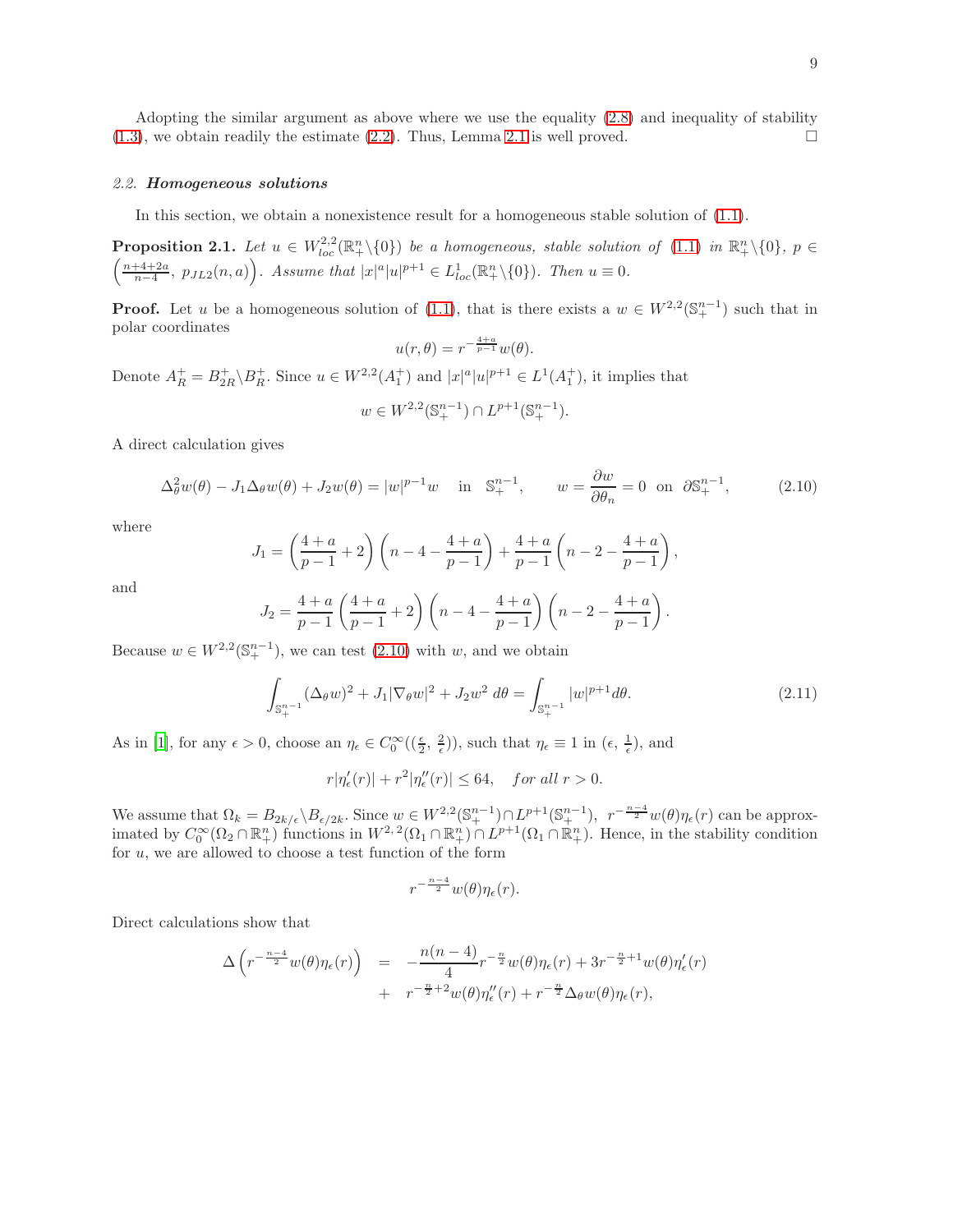Substituting this into the stability condition for  $u$ , we deduce that

$$
p\left(\int_{\mathbb{S}_{+}^{n-1}}|w|^{p+1}d\theta\right)\left(\int_{0}^{+\infty}r^{-1}\eta_{\epsilon}(r)^{2}dr\right)
$$
  
\n
$$
\leq\left(\int_{\mathbb{S}_{+}^{n-1}}\left((\Delta_{\theta}w)^{2}+\frac{n(n-4)}{2}|\nabla_{\theta}w|^{2}+\frac{n^{2}(n-4)^{2}}{16}w^{2}\right)d\theta\right)\left(\int_{0}^{+\infty}r^{-1}\eta_{\epsilon}(r)^{2}dr\right)
$$
  
\n
$$
+O\bigg[\int_{0}^{+\infty}\left(r\eta'_{\epsilon}(r)^{2}+r^{3}\eta''_{\epsilon}(r)^{2}+\eta_{\epsilon}(r)|\eta'_{\epsilon}(r)|+r\eta_{\epsilon}(r)|\eta''_{\epsilon}(r)|\right)dr\times\int_{\mathbb{S}_{+}^{n-1}}\left(|\nabla_{\theta}w(\theta)|^{2}+w(\theta)^{2}\right)d\theta\bigg].
$$

Note that

$$
\int_0^{+\infty} r^{-1} \eta_{\epsilon}(r)^2 dr \ge |\log \epsilon|,
$$
  

$$
\int_0^{+\infty} \left( r \eta_{\epsilon}'(r)^2 + r^3 \eta_{\epsilon}''(r)^2 + \eta_{\epsilon}(r) |\eta_{\epsilon}'(r)| + r \eta_{\epsilon}(r) |\eta_{\epsilon}''(r)| \right) dr \le C,
$$

for some constant C independent of  $\epsilon$ . By letting  $\epsilon \to 0$ , we obtain

$$
p\int_{\mathbb{S}_+^{n-1}} |w|^{p+1} d\theta \le \int_{\mathbb{S}_+^{n-1}} (\Delta_\theta w)^2 + \frac{n(n-4)}{2} |\nabla_\theta w|^2 + \frac{n^2(n-4)^2}{16} w^2 d\theta.
$$

Substituting [\(2.11\)](#page-8-1) into this we derive

$$
\int_{\mathbb{S}_{+}^{n-1}} (p-1) \left(\Delta_{\theta} w\right)^2 + \left(pJ_1 - \frac{n(n-4)}{2}\right) |\nabla_{\theta} w|^2 + \left(pJ_2 - \frac{n^2(n-4)^2}{16}\right) w^2 \, d\theta \le 0.
$$

If  $\frac{n+4+2a}{n-4} < p < p_{JL2}(n, a)$ , implies that

$$
pJ_1 - \frac{n(n-4)}{2} > 0
$$
 and  $pJ_2 - \frac{n^2(n-4)^2}{16} > 0$ .

The proof for the last inequality is very similar to tat of[[\[8\]](#page-17-2), Theorem 3.1], we leave the details for interested readers. So, it follows that  $u \equiv 0$ .

#### 3. Classification of stable solutions.

For the case,  $1 < p \leq \frac{n+4+2a}{n-4}$ , we apply the integral estimates. For the case,  $\frac{n+4+2a}{n-4} < p < p_{JL2}(n, a)$ , with the energy estimates and the desired monotonicity formula under the condition  $\frac{n+4+2a}{n-4} < p <$  $p_{JL2}(n, a)$ , we can show that the stable solutions must be homogeneous solutions, hence by applying the classification of the homogeneous solutions (see Proposition [2.1\)](#page-8-2), the solutions must be zero.

#### *3.1.* Proof of Theorem [1.1](#page-1-0)

Since we assume that u is a stable solution, then the integral estimate [\(2.3\)](#page-6-1) holds with  $C_0 = 0$ . We divide the proof in three parts.

Step 1. Subcritical case:  $1 < p < \frac{n+4+2a}{n-4}$ .

Applying [\(2.3\)](#page-6-1) and  $1 < p < \frac{n+4+2a}{n-4}$ , we deduce that

$$
\int_{B_R^+} v^2 + \int_{B_R^+} |x|^a |u|^{p+1} \leq C R^{n - \frac{4(p+1)+2a}{p-1}} \longrightarrow 0, \text{ as } R \longrightarrow +\infty.
$$

Consequently, we obtain  $u \equiv 0$ .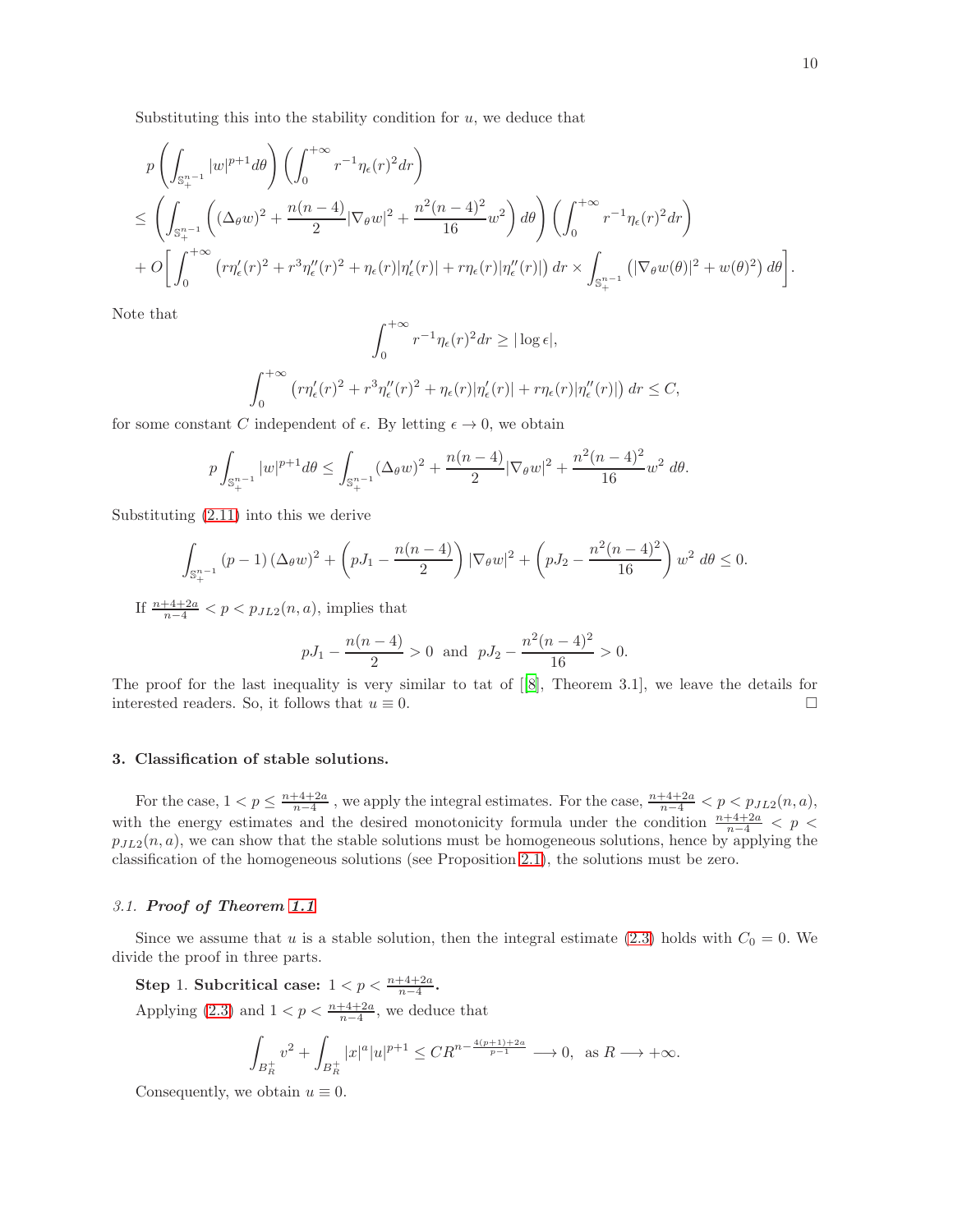**Step 2. Subcritical case:**  $p = \frac{n+4+2a}{n-4}$ . Applying again [\(2.3\)](#page-6-1) we have

$$
\int_{\mathbb{R}^n_+}v^2+|x|^a|u|^{p+1}<+\infty.
$$

So, we get

$$
\lim_{R \to +\infty} \int_{A_R^+} v^2 + |x|^a |u|^{p+1} \equiv 0.
$$

Now, applying Hölder inequality, we derive

$$
R^{-4}\int_{A_R^+}u^2\leq CR^{-4}\left(\int_{A_R^+}|x|^a|u|^{p+1}\right)^{\frac{2}{p+1}}\left(\int_{A_R^+}|x|^{\frac{-2a}{p-1}}\right)^{\frac{p-1}{p+1}}.
$$

Therefore, from [\(2.2\)](#page-6-5) we conclude then

$$
\int_{B_R^+} v^2 + |x|^a |u|^{p+1} \le C R^{\left(n - \frac{2a}{p-1}\right)\frac{p-1}{p+1} - 4} \left( \int_{A_R^+} |x|^a |u|^{p+1} \right)^{\frac{2}{p+1}} + C \int_{A_R^+} v^2.
$$

Under the assumptions  $p = \frac{n+4+2a}{n-4}$ , tending  $R \longrightarrow +\infty$ , we obtain  $u \equiv 0$ .

**Step 3. Supercritical case:**  $\frac{n+4+2a}{n-4} < p < p_{JL2}(n, a)$ . We define blowing down sequences

$$
u^{\lambda}(x) = \lambda^{\frac{4+a}{p-1}} u(\lambda x), \quad v^{\lambda}(x) = \lambda^{\frac{4+a}{p-1}+2} v(\lambda x), \quad \forall \lambda > 0.
$$

 $u^{\lambda}$  is also a smooth stable solution of [\(1.1\)](#page-0-0) on  $\mathbb{R}^n_+$ . By rescaling [\(2.3\)](#page-6-1), for all  $\lambda > 0$  and balls  $B_r \subset \mathbb{R}^n$ ,

$$
\int_{B_r^+} (v^{\lambda})^2 + |x|^a |u^{\lambda}|^{p+1} \le Cr^{n - \frac{4(p+1)+2a}{p-1}}.
$$

In particular,  $u^{\lambda}$  are uniformly bounded in  $L_{loc}^{p+1}(\mathbb{R}^n_+)$ . By elliptic estimates,  $u^{\lambda}$  are also uniformly bounded in  $W^{2,2}_{loc}(\mathbb{R}^n_+)$ . Hence, up to a subsequence of  $\lambda \to +\infty$ , we can assume that  $u^{\lambda} \to u^{\infty}$  weakly in  $W_{loc}^{2,2}(\mathbb{R}^n_+)\cap L_{loc}^{p+1}(\mathbb{R}^n_+)$ . By compactness embedding, one has  $u^{\lambda}\longrightarrow u^{\infty}$  strongly in  $W_{loc}^{2,2}(\mathbb{R}^n_+)$ . Then for any ball  $B_R^+(0)$ , by interpolation between  $L^q$  spaces and noting [\(2.3\)](#page-6-1), for any  $q \in [1, p+1)$ , as  $\lambda \to +\infty$ 

$$
||u^{\lambda} - u^{\infty}||_{L^{q}(B_{R}^{+}(0))} \le ||u^{\lambda} - u^{\infty}||_{L^{1}(B_{R}^{+}(0))}^{u} ||u^{\lambda} - u^{\infty}||_{L^{p+1}(B_{R}^{+}(0))}^{1-\mu} \longrightarrow 0,
$$
\n(3.1)

where  $\frac{1}{q} = \mu + \frac{1-\mu}{p+1}$ . That is,  $u^{\lambda} \longrightarrow u^{\infty}$  in  $L_{loc}^q(\mathbb{R}^n_+)$  for any  $q \in (1, p+1)$ . For any function  $\zeta \in C_0^{\infty}(\mathbb{R}^n_+),$ 

$$
\begin{aligned} &\int_{\mathbb{R}^n_+} \Delta u^\infty \Delta \zeta - |x|^a |u^\infty|^{p-1} u^\infty \zeta = \lim_{\lambda \longrightarrow \infty} \int_{\mathbb{R}^n_+} \Delta u^\lambda \Delta \zeta - |x|^a |u^\lambda|^{p-1} u^\lambda \zeta, \\ &\int_{\mathbb{R}^n_+} (\Delta \zeta)^2 - p |x|^a |u^\infty|^{p-1} (\zeta)^2 = \lim_{\lambda \longrightarrow \infty} \int_{\mathbb{R}^n_+} (\Delta \zeta)^2 - p |x|^a |u^\lambda|^{p-1} (\zeta)^2 \geq 0. \end{aligned}
$$

Thus  $u^{\infty} \in W_{loc}^{2,2}(\mathbb{R}^n_+) \cap L_{loc}^{p+1}(\mathbb{R}^n_+)$  is a stable solution of [\(1.1\)](#page-0-0).

Now, we can follow exactly the proof of Lemmas  $3.1-3.3$  in Hu [\[8](#page-17-2)], (see also Lemmas  $4.4-4.6$  in Dávila et al.[\[1\]](#page-16-1)), to obtain

**Lemma 3.1.** *1.*  $\lim_{\lambda \to +\infty} E(u, \lambda) < +\infty$ .

2.  $u^{\infty}$  *is homogeneous.*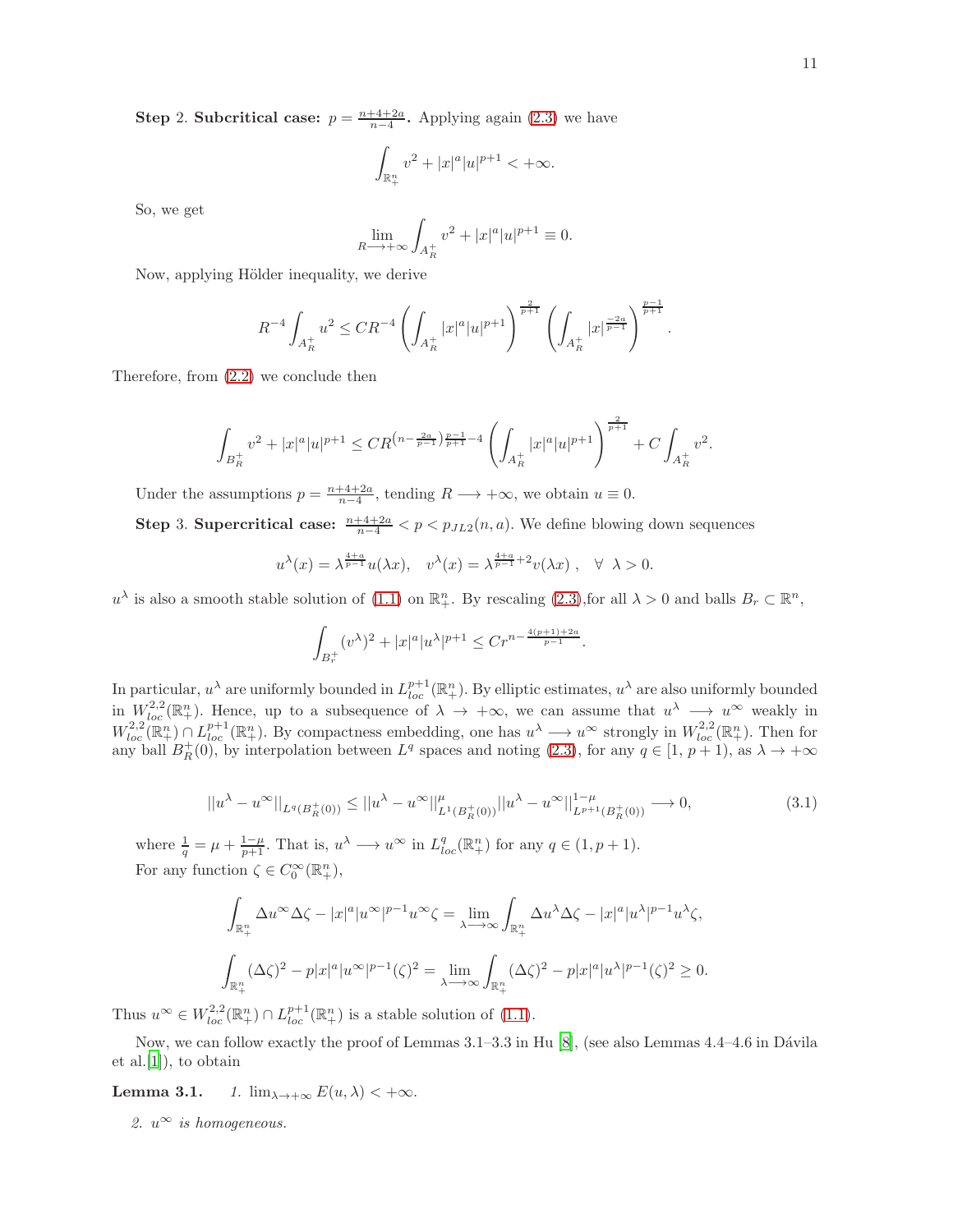*3.*  $\lim_{r \to +\infty} E(u, r) = 0$ .

Therefore, by the monotonicity formula we know that u is homogeneous, then  $u \equiv 0$ , by Proposition [1.1.](#page-2-0) This finishes the proof of Theorem [1.1.](#page-1-0)

## 4. Classification of the finite Morse index solutions

We proceed based on a Pohozaev-type identity, the decay estimates from the doubling lemma [\[7](#page-17-5)], the monotonicity formula, the classification of the homogeneous solutions and stable solutions we obtained before

## *4.1.* Subcritical and critical case

Our approach consists in testing the equation [\(1.1\)](#page-0-0) against  $\nabla u \cdot x\psi$  where  $\psi \in C_c^2(\mathbb{R}^N)$ ,  $0 \le \psi \le 1$  is a cut-off functions satisfying

$$
\begin{cases}\n\psi \equiv 1 \quad \text{if} \quad |x| < R, \qquad \psi \equiv 1 \quad \text{if} \quad |x| > 2R, \\
|\nabla^q \psi| \leq CR^{-q}, \quad \text{if} \quad x \in A_R = \{R < |x| < 2R\} \quad q \leq 2.\n\end{cases}\n\tag{4.1}
$$

We provide the following variant of the Pohozaev identity. In view of the cut-off functions  $\psi$ , we can ovoid the spherical integrals raised in [\[9,](#page-17-6) [11\]](#page-17-3), which are very difficult to control. Precisely, we have

**Lemma 4.1.** *Let* u *be a solution of* [\(1.1\)](#page-0-0) *and set*  $v = \Delta u$ *. Then for any*  $\psi \in C_c^2(\Omega)$ *,* 

<span id="page-11-0"></span>
$$
\frac{n+a}{p+1} \int_{\Omega} |x|^a |u|^{p+1} \psi - \frac{n-4}{2} \int_{\Omega} v^2 \psi
$$
\n
$$
= -\frac{1}{p+1} \int_{\Omega} |x|^a |u|^{p+1} (\nabla \psi \cdot x) + \frac{1}{2} \int_{\Omega} (\nabla \psi \cdot x) v^2
$$
\n
$$
- \int_{\Omega} \left[ 2v (\nabla u \cdot \nabla \psi) + 2v \nabla^2 u(x, \nabla \psi) + v (\nabla u \cdot x) \Delta \psi \right].
$$
\n(4.2)

**Proof.** Let  $\psi \in C_c^2(\Omega)$ , multiplying equation [\(1.1\)](#page-0-0) by  $\nabla u \cdot x\psi$  and integrating by parts, we get

$$
\int_{\Omega} |x|^a |u|^{p-1} u (\nabla u \cdot x) \psi
$$
\n
$$
= \int_{\Omega} \Delta u \Delta (\nabla u \cdot x \psi) = \int_{\Omega} v \Big[ (\nabla (v) \cdot x) \psi + 2v \psi + 2 \nabla (\nabla u \cdot x) \cdot \nabla \psi + (\nabla u \cdot x) \Delta \psi \Big].
$$

Direct calculation yields  $\nabla(\nabla u \cdot x) \cdot \nabla \psi = \nabla^2 u(x, \nabla \psi) + (\nabla u \cdot \nabla \psi)$  and

$$
\int_{\Omega} v \Big[ (\nabla(v) \cdot x) \psi + 2v \psi \Big] = \int_{\Omega} \frac{\nabla(v^2)}{2} \cdot x \psi + 2 \int_{\Omega} v^2 \psi
$$

$$
= \frac{4-n}{2} \int_{\Omega} v^2 \psi - \frac{1}{2} \int_{\Omega} v^2 (\nabla \psi \cdot x).
$$

Moreover,

$$
\int_{\Omega}|x|^a|u|^{p-1}u(\nabla u\cdot x)\psi=-\frac{n+a}{p+1}\int_{\Omega}|u|^{p+1}\psi-\frac{1}{p+1}\int_{\Omega}|x|^a|u|^{p+1}x\cdot\nabla\psi.
$$

Therefore, the claim follows by regrouping the above equalities.  $\Box$ 

We claim then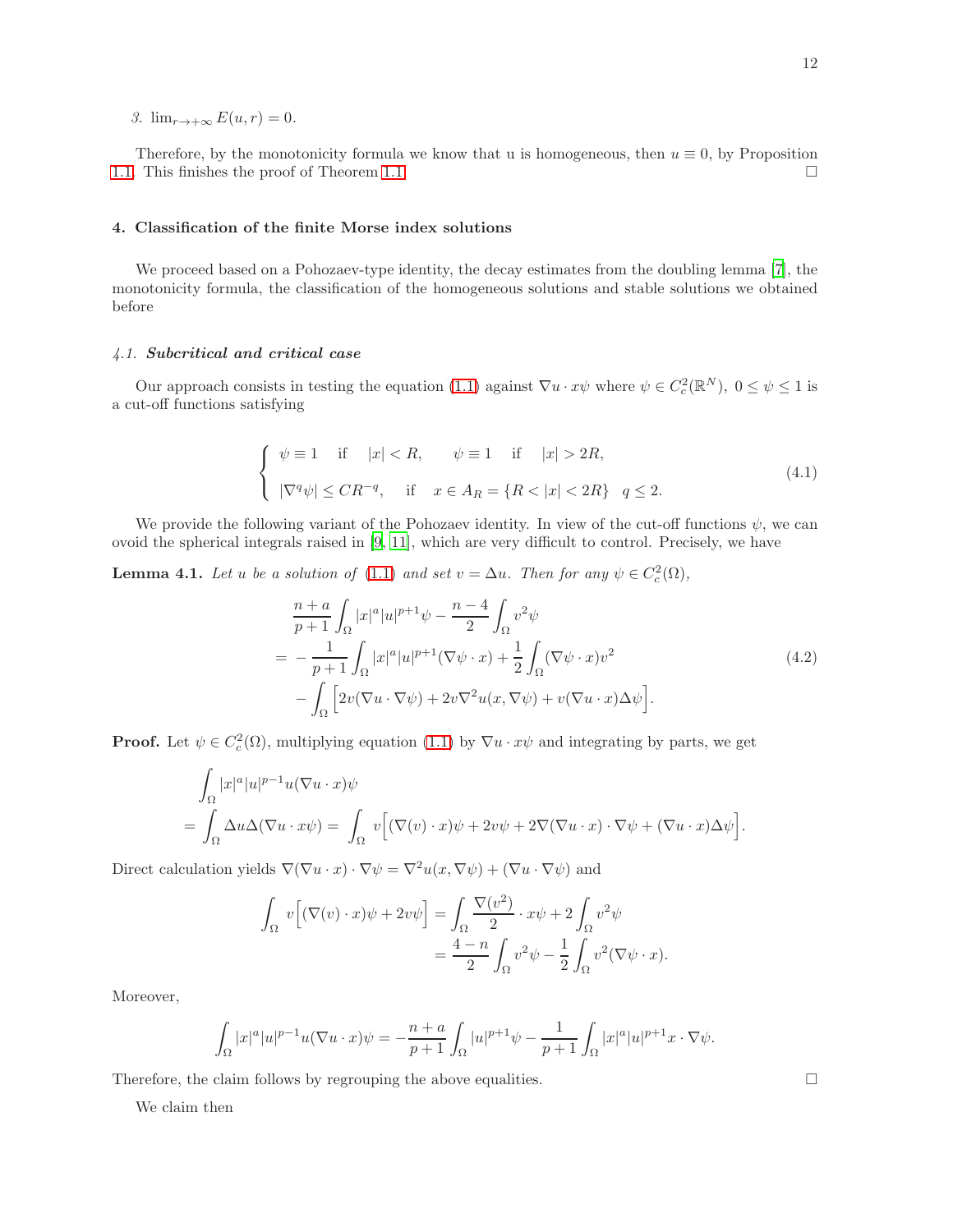**Lemma 4.2.** Let  $u \in C^4(\overline{\mathbb{R}^n_+})$  be a solution of [\(1.1\)](#page-0-0) which is stable a compact set of  $\mathbb{R}^n_+$ . If  $p \in$  $(1, \frac{n+4+2a}{n-4}), \text{ then } |x|^{\frac{a}{p+1}}u \in L^{p+1}(\mathbb{R}^n_+), v \in L^2(\mathbb{R}^n_+),$ 

$$
\frac{n-4}{2} \int_{\mathbb{R}^n_+} v^2 = \frac{n+a}{p+1} \int_{\mathbb{R}^n_+} |x|^a |u|^{p+1}.
$$
\n(4.3)

*and*

<span id="page-12-4"></span><span id="page-12-2"></span><span id="page-12-0"></span>
$$
\int_{\mathbb{R}^n_+} v^2 = \int_{\mathbb{R}^n_+} |x|^a |u|^{p+1}.
$$
\n(4.4)

**Proof.** Using [\(2.3\)](#page-6-1) and tending  $R \to \infty$ , we obtain

$$
|x|^{\frac{a}{p+1}}u \in L^{p+1}(\mathbb{R}^n_+)
$$
 and  $v \in L^2(\mathbb{R}^n_+).$  (4.5)

By Hölder's inequality, there holds

$$
R^{-4} \int_{A_R^+} |u|^2 \leq CR^{(n - \frac{4(p+1)+2a}{p-1})\frac{p-1}{p+1}} \left( \int_{A_R^+} |x|^a |u|^{p+1} \right)^{\frac{2}{p+1}}.
$$

On the other hand, by standard scaling argument, there exists  $C > 0$  such that for any  $R > 0$ , any  $u \in C^4(A_R^+)$  with  $A_R^+ = B_{2R}^+ \backslash B_R^+$ ,

$$
R^{-2} \int_{A_R^+} |\nabla u|^2 \le C \int_{A_R^+} v^2 + CR^{-4} \int_{A_R^+} u^2.
$$

Therefore, as  $p$  is subcritical, we deduce that

$$
CR^{-4} \int_{A_R^+} u^2 + R^{-2} \int_{A_R^+} |\nabla u|^2 \to 0 \quad \text{as } R \to \infty.
$$
 (4.6)

Now we shall estimate the integral

<span id="page-12-1"></span>
$$
\int_{A_R^+} |\nabla^2 u|^2.
$$

Since  $u\zeta = 0$  on  $\partial \mathbb{R}^n_+$ , by standard elliptic theory, there exists  $C > 0$  such that

$$
\int_{A_R^+} |\nabla^2(u\zeta)|^2 \le C \int_{A_R^+} |\Delta(u\zeta)|^2 \le C \int_{A_R^+} \left[ u^2 |\Delta\zeta|^2 + |\nabla u|^2 |\nabla\zeta|^2 + v^2 \right]. \tag{4.7}
$$

So, we get

$$
\int_{A_R^+} |\nabla^2 u|^2 \zeta^2 \le C \int_{A_R^+} |\nabla^2 (u\zeta)|^2 + C \int_{A_R^+} |\nabla u|^2 |\nabla \zeta|^2 + C \int_{A_R^+} u^2 \left( |\nabla \zeta|^4 + |\nabla^2 \zeta|^2 \right)
$$
\n
$$
\le C \int_{A_R^+} v^2 + C R^{-4} \int_{A_R^+} u^2 + R^{-2} \int_{A_R^+} |\nabla u|^2. \tag{4.8}
$$

Using  $(4.5)$ – $(4.6)$ , there holds

<span id="page-12-3"></span>
$$
\int_{\mathbb{R}_+^n} |\nabla^2 u|^2 < \infty. \tag{4.9}
$$

Now, to prove [\(4.3\)](#page-12-2), we will show that any terms on the right hand side of [\(4.2\)](#page-11-0) (Denote by  $I_R$ ), tends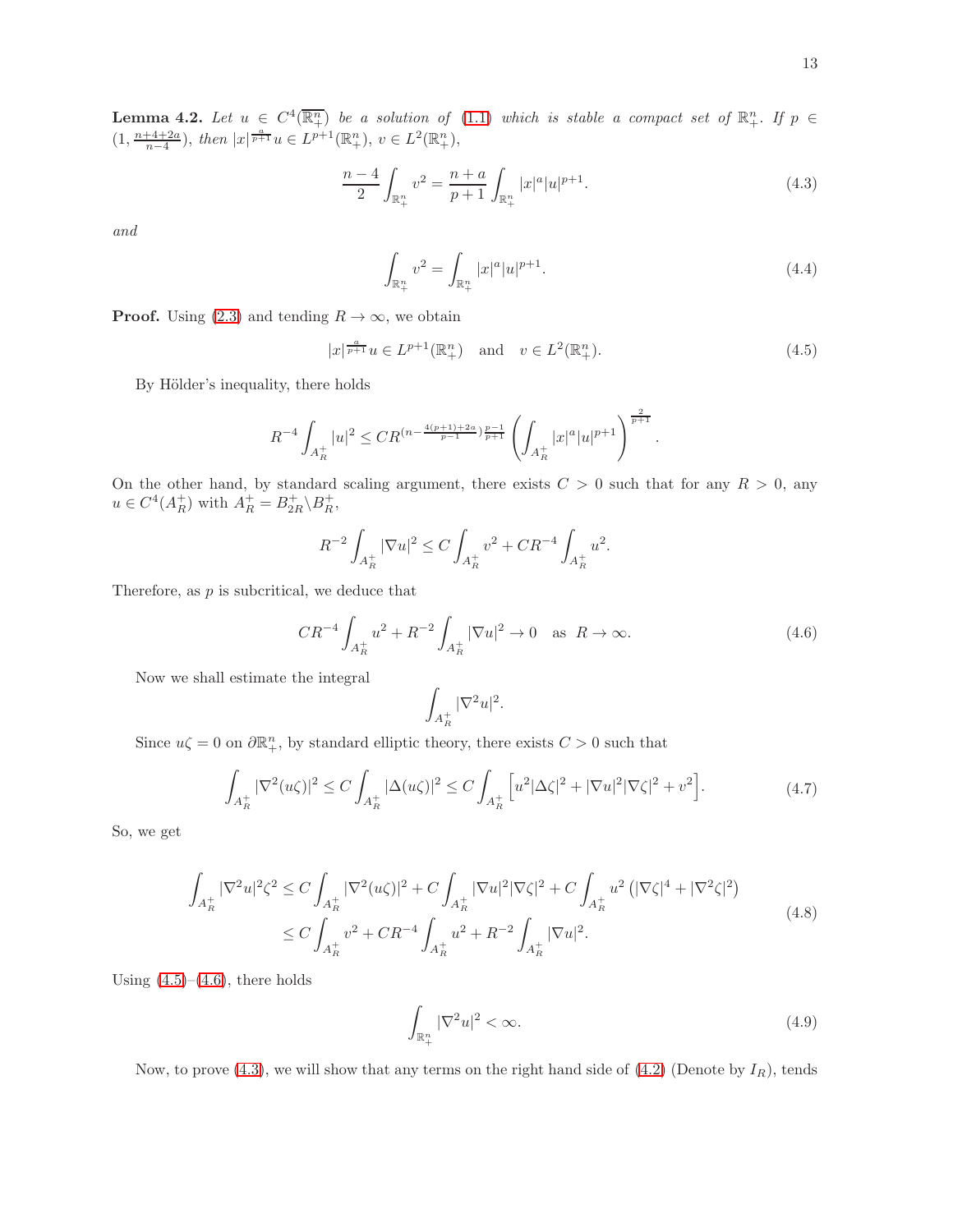to 0 as  $R \longrightarrow +\infty$ . Remark that  $\nabla \psi \neq 0$  only in  $A_R^+ = B_{2R}^+ \backslash B_R^+$  and  $\|\nabla^k \psi\|_{\infty} \leq C_k R^{-k}$ , there holds

$$
|I_R| \leq C \int_{A_R^+} \left( |x|^a |u|^{p+1} + v^2 \right) + \frac{C}{R} \int_{A_R^+} |v| |\nabla u| + C \int_{A_R^+} |v| |\nabla^2 u|
$$

Thanks to the estimates [\(4.5\)](#page-12-0)-[\(4.9\)](#page-12-3) and Hölder's inequality, clearly  $\lim_{R\to\infty} I_R = 0$ , hence we get [\(4.3\)](#page-12-2).

On the other hand, using  $u\psi$  as test function in [\(1.1\)](#page-0-0), we have

$$
\int_{B_{2R}^+} v^2 \psi - \int_{B_{2R}^+} |x|^a |u|^{p+1} \psi \leq C \int_{B_{2R}^+} |uv| |\Delta \psi| + C \int_{B_{2R}^+} |v| |\nabla u| |\nabla \psi| dx \leq \frac{C}{R^2} \int_{A_R^+} |uv| + \frac{C}{R} \int_{A_R^+} |v| |\nabla u|.
$$

Apply Hölder's inequality,  $(4.5)$ – $(4.6)$  and tending R to  $\infty$ , so we obtain [\(4.4\)](#page-12-4). The proof is completed.  $\Box$ 

## Proof of Theorem [1.2](#page-1-1).

Step 1. Subcritical case:  $1 < p < \frac{n+4+2a}{n-4}$ . Combining [\(4.3\)](#page-12-2) and [\(4.4\)](#page-12-4), there holds

$$
\left(\frac{n-4}{2} - \frac{n+a}{p+1}\right) \int_{A_R^+} |u|^{p+1} = 0.
$$

We are done, since  $n < \frac{4(p+1)+2a}{p-1}$  implies that  $\frac{n-4}{2} - \frac{n+a}{p+1} < 0$ .

Step 2. Subcritical case:  $p = \frac{n+4+2a}{n-4}$ .

We can proceed as in the proof of equality [\(4.4\)](#page-12-4), to derive that

$$
\int_{\mathbb{R}_+^n}v^2=\int_{\mathbb{R}_+^n}|x|^a|u|^{p+1}<+\infty.
$$

#### *4.2.* Supercritical case

<span id="page-13-2"></span>To classify finite Morse index solutions in the supercritical case, applying the doubling lemma in [\[7\]](#page-17-5), we get the following crucial lemma.

**Lemma 4.3.** *Let*  $n \ge 1$ ,  $1 < p < p_{JL2}(n, 0)$  *and*  $\tau \in (0, 1]$ *. Let*  $c \in C^{\tau}(B_1^+)$  *satisfy* 

<span id="page-13-0"></span>
$$
||c||_{C^{\tau}(\overline{B_{1}^{+}})} \leq C_{1}
$$
 and  $c(x) \geq C_{2}$ ,  $x \in \overline{B_{1}^{+}}$ ,  $(4.10)$ 

*for some constants*  $C_1, C_2 > 0$ . *There exists a constant* C, *depending only on*  $\alpha, C_1, C_2, p, n$ , *such that, for any stable solution* u *of*

<span id="page-13-1"></span>
$$
\Delta^2 u = c(x)|u|^{p-1}u \text{ in } B_1^+ \text{ and } u = \frac{\partial u}{\partial x_n} = 0 \text{ on } \partial B_1^+,
$$
\n(4.11)

*u satisfies*

$$
|u(x)|^{\frac{p-1}{4}} \leq C(1+dist^{-1}(x,\partial B_1^+)).
$$

**Proof.** Arguing by contradiction, we suppose that there exist sequences  $c_k, u_k$  verifying [\(4.10\)](#page-13-0)-[\(4.11\)](#page-13-1) and points  $y_k$ , such that the functions

$$
M_k = |u_k|^{\frac{p-1}{4}}
$$

satisfy

$$
M_k(y_k) > 2k(1 + dist^{-1}(y_k, \partial B_1^+)) \ge 2kdist^{-1}(y_k, \partial B_1^+)).
$$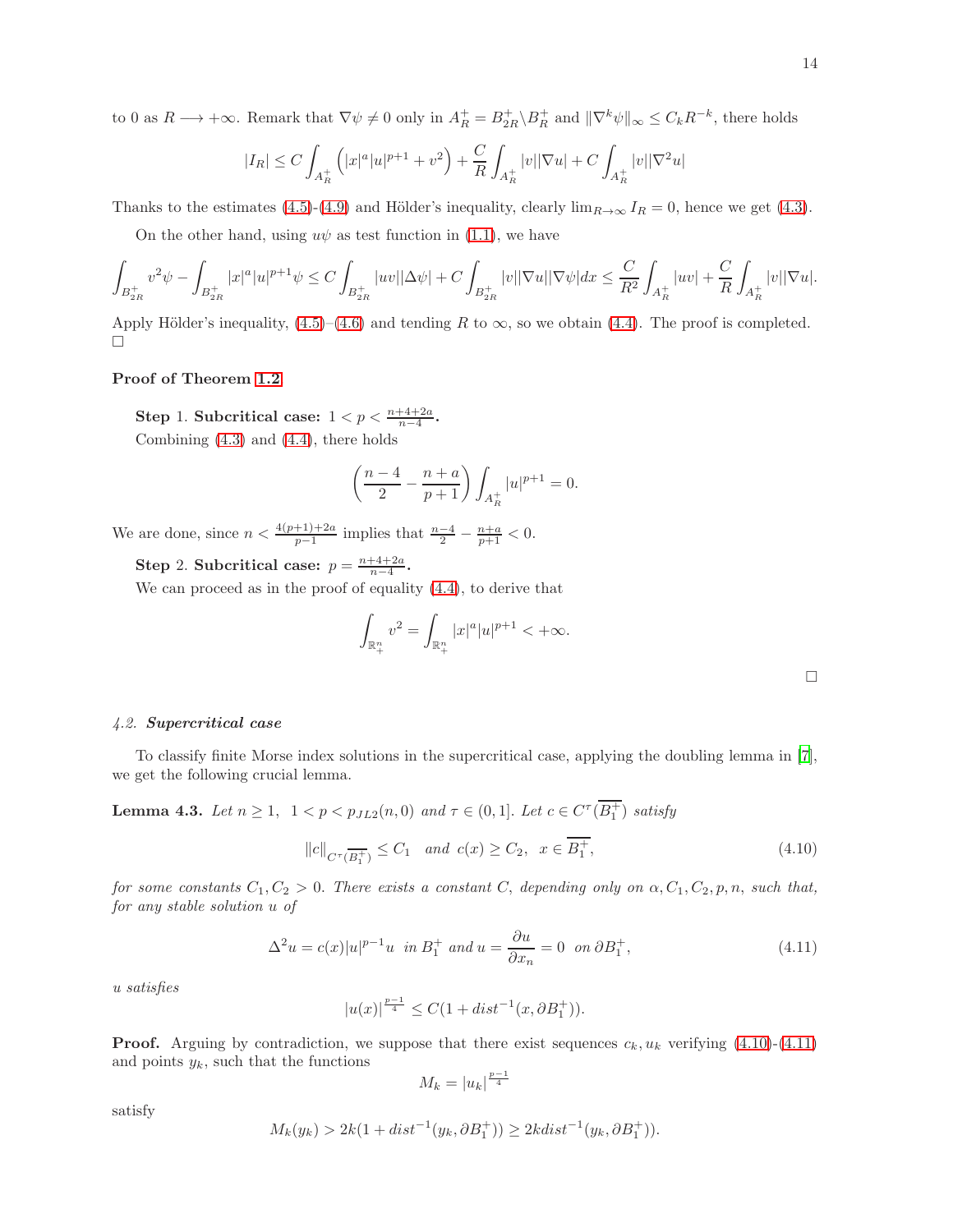By the doubling lemma in [\[7](#page-17-5)], there exists  $x_k$  such that

$$
M_k(x_k) \ge M_k(y_k), \quad M_k(x_k) \ge 2kdist^{-1}(x_k, \partial B_1^+)),
$$

and

$$
M_k(z) \le 2M_k(x_k)
$$
, for all  $z \in B_1^+$  such that  $|z - x_k| \le kM_k^{-1}(x_k)$ . (4.12)

We have

$$
\lambda_k = M_k^{-1}(x_k) \longrightarrow 0, \quad k \longrightarrow \infty \tag{4.13}
$$

due to  $M_k(x_k) \geq M_k(y_k) > 2k$ .

Next we let

$$
v_k(y) = \lambda_k^{\frac{4}{p-1}} u_k(x_k + \lambda_k y) \text{ and } \tilde{c}_k(y) = c_k(x_k + \lambda_k y), \text{ for } y \in B_k \text{ and } y_n > -\frac{y_{k,n}}{\lambda_k},
$$

where  $y_k = (y_{k,1},..., y_{k,n})$ . Then,  $v_k(y)$  is the solution of

$$
\begin{cases} \Delta^2 v_k(y) = \tilde{c}_k(y) |v_k(y)|^{p-1} v_k(y) , & |y| < k , \quad y_n > -\frac{y_{k,n}}{\lambda_k}, \\ v_k(y) = \frac{\partial v_k(y)}{\partial y_n} = 0 , & |y| < k , \quad y_n = -\frac{y_{k,n}}{\lambda_k}, \end{cases}
$$
\n(4.14)

with

$$
|v_k(0)| = 1
$$
 and  $|v_k(y)| \le 2^{\frac{4}{p-1}}$ ,  $|y| < k$ ,  $y_n > -\frac{y_{k,n}}{\lambda_k}$ .

Two cases may occur as  $k \longrightarrow \infty$ , either case (1)

$$
\frac{y_{k,n}}{\lambda_k}\longrightarrow +\infty
$$

for a subsequence still denoted as before, or case (2)

$$
\frac{y_{k,n}}{\lambda_k} \longrightarrow c \ge 0.
$$

If case (1), after extracting a subsequence,  $\tilde{c}_k \longrightarrow C$  in  $C_{loc}(\mathbb{R}^n)$  with  $C > 0$  a constant and we may also assume that  $v_k \longrightarrow v$  in  $C^4_{loc}(\mathbb{R}^n)$ , and v is a stable solution of

$$
\Delta^2 v = C|v|^{p-1}v \text{ in } \mathbb{R}^n \text{ and } |v(0)| = 1
$$

By the Liouville type Theorems in [\[1\]](#page-16-1) for stable solutions, we derive that  $v \equiv 0$ . This is a contradiction.

If case (2) we can prove that  $c > 0$ , thus we get a stable solution of [\(1.1\)](#page-0-0) in  $\overline{\mathbb{R}^n_+}$  and  $|v(c)| = 1$ , which contradict Theorem [1.1](#page-1-0) for  $1 < p < p_0(n, 4)$ 

<span id="page-14-2"></span>Proposition 4.1. *Let* u *be a (positive or sign changing) solution to* [\(1.1\)](#page-0-0) *which is stable outside a*  $compact\ set\ of\  $\mathbb{R}^n_+$ . There exist constants  $C$  and  $R_0$  such that$ 

<span id="page-14-0"></span>
$$
|u(x)| \le C|x|^{-\frac{4+a}{p-1}}, \quad \text{for all } x \in B_{R_0}^+(0)^c,
$$
\n
$$
(4.15)
$$

<span id="page-14-1"></span>
$$
\sum_{k \le 3} |x|^{\frac{4+a}{p-1}+k} |\nabla^k u(x)| \le C, \quad \text{for all } x \in B_{3R_0}^+(0)^c. \tag{4.16}
$$

**Proof.** Assume that u is stable outside  $B_{R_0}^+$  and  $|x_0| > 2R_0$ . We denote

$$
R = \frac{1}{2}|x_0|
$$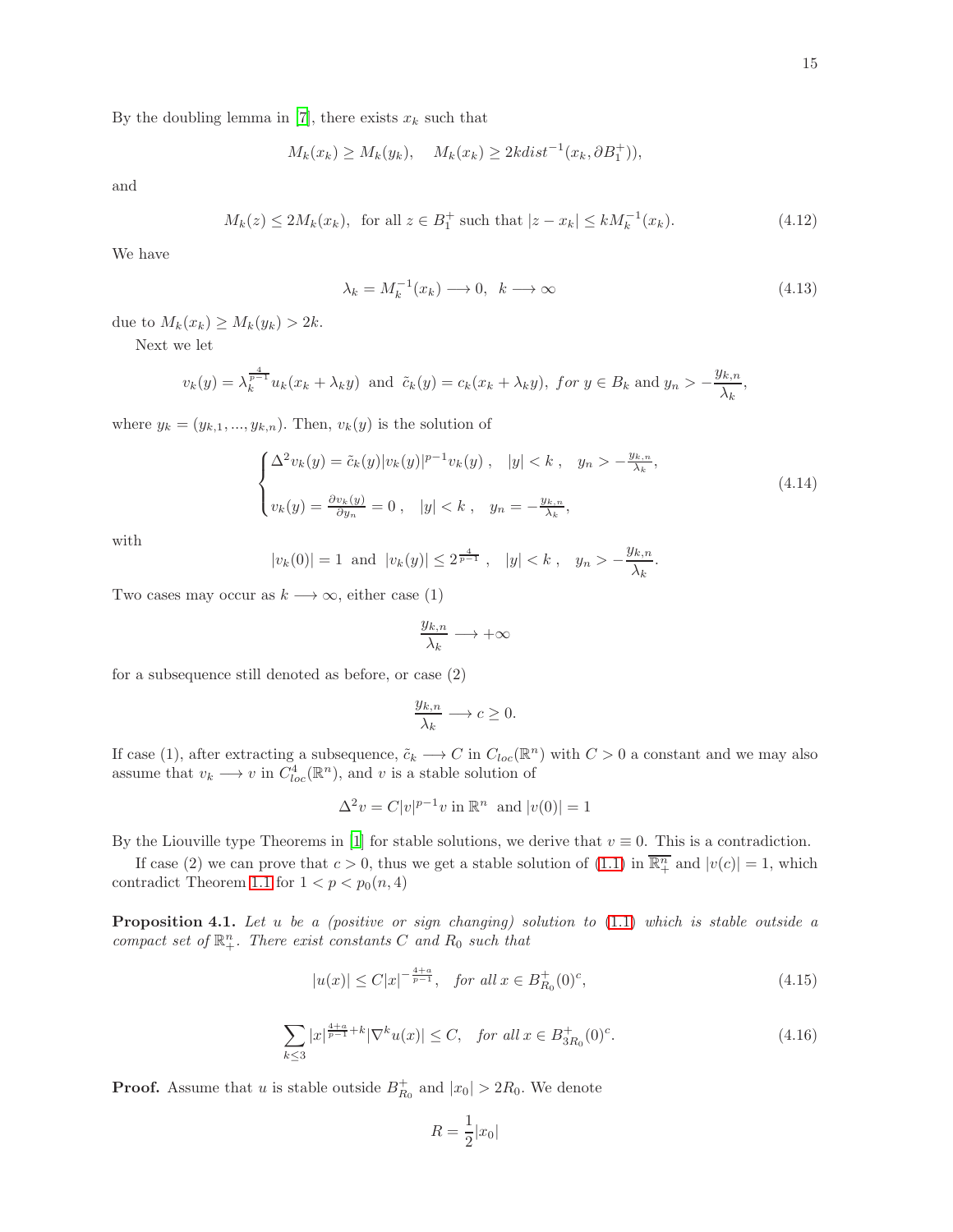and observe that, for all  $y \in B_1^+$ ,  $\frac{|x_0|}{2} < |x_0 + Ry| < \frac{3|x_0|}{2}$ , so that  $x_0 + Ry \in B_{R_0}^+(0)^c$ . Let us thus define

$$
U(y) = R^{\frac{4+a}{p-1}} u(x_0 + Ry).
$$

Then  $U$  is a solution of

$$
\Delta^2 U = c(y)|U|^{p-1}U \text{ in } B_1^+ \text{ and } U = \frac{\partial U}{\partial y_n} = 0 \text{ on } \partial B_1^+, \text{ with } c(y) = \left| y + \frac{x_0}{R} \right|^a.
$$

Notice that  $|y + \frac{x_0}{R}| \in [1, 3]$  for all  $y \in B_1^+$ . Moreover  $||c||_{C^1(\overline{B_1^+})} \leq C(a)$ . Then applying Lemma [4.3,](#page-13-2) we have  $|U(0)| \leq C$ , hence  $_{4+a}$ 

$$
|u(x_0)| \leq CR^{-\frac{4+a}{p-1}},
$$

which yields the inequality [\(4.15\)](#page-14-0).

Next, we only prove the inequality [\(4.16\)](#page-14-1). For any  $x_0$  with  $|x_0| > 3R_0$ , take  $\lambda = \frac{|x_0|}{2}$  and define

$$
\overline{u}(x) = \lambda^{\frac{4+a}{p-1}} u(x_0 + \lambda x).
$$

From [\(4.15\)](#page-14-0),  $|\overline{u}| \leq C_0$  in  $B_1^+(0)$ . Standard elliptic estimates give

$$
\sum_{k \le 5} |\nabla^k \overline{u}(0)| \le C.
$$

Rescaling back we get  $(4.16)$ .

Proof of Theorem [1.2](#page-1-1). Supercritical case:  $p > \frac{n+4+2a}{n-4}$  and  $p < p_{JL2}(n,0)$ .

**Lemma 4.4.** *There exists a constant*  $C_2$ , *such that forall*  $r > 3R_0$ ,  $E(u,r) \leq C_2$ .

**Proof.** From the monotonicity formula, combining the derivative estimates  $(4.16)$ , we have then

$$
E(u,r)
$$
  
\n
$$
\leq Cr^{\frac{4(p+1)+2a}{p-1}-n} \left( \int_{B_r^+} v^2 + |x|^a |u|^{p+1} \right) + Cr^{\frac{8+2a}{p-1}+1-n} \int_{\partial B_r^+} u^2 + Cr^{\frac{8+2a}{p-1}+2-n} \int_{\partial B_r^+} |u||\nabla u|
$$
  
\n
$$
+ Cr^{\frac{8+2a}{p-1}+3-n} \int_{\partial B_r^+} |\nabla u|^2 + Cr^{\frac{8+2a}{p-1}+3-n} \int_{\partial B_r^+} |u||\nabla^2 u| + Cr^{\frac{8+2a}{p-1}+4-n} \int_{\partial B_r^+} |u||\nabla^2 u| \leq C.
$$

where C depends on the constant appeared in [\(4.16\)](#page-14-1).

<span id="page-15-0"></span>We claim then

Corollary 4.1.

$$
\int_{(B_{3R_0}^+(0))^c}\frac{\left(\frac{4+a}{p-1}|x|^{-1}u(x)+\frac{\partial u}{\partial r}(x)\right)^2}{|x|^{n-2-\frac{8+2a}{p-1}}}<+\infty.
$$

As before, we define a blowing down sequence

$$
u^{\lambda}(x) = \lambda^{\frac{4+a}{p-1}} u(\lambda x).
$$

By Proposition [4.1,](#page-14-2)  $u^{\lambda}$  are uniformly bounded in  $C^{5}(B_{r}^{+}(0)\backslash B_{1/r}^{+}(0))$  for any fixed  $r > 1$ .

 $u^{\lambda}$  is stable outside  $B_{R_0/\lambda}^+(0)$ . There exists a function  $u^{\infty} \in C^6(\mathbb{R}^n \setminus \{0\})$ , such that up to a subsequence of  $\lambda \to +\infty$ ,  $u^{\lambda}$  converges to  $u^{\infty} \in C_{loc}^4(\mathbb{R}^n_+\setminus\{0\})$ .  $u^{\infty}$  is a stable solution of [\(1.1\)](#page-0-0) in  $\mathbb{R}^n_+\setminus\{0\}$ .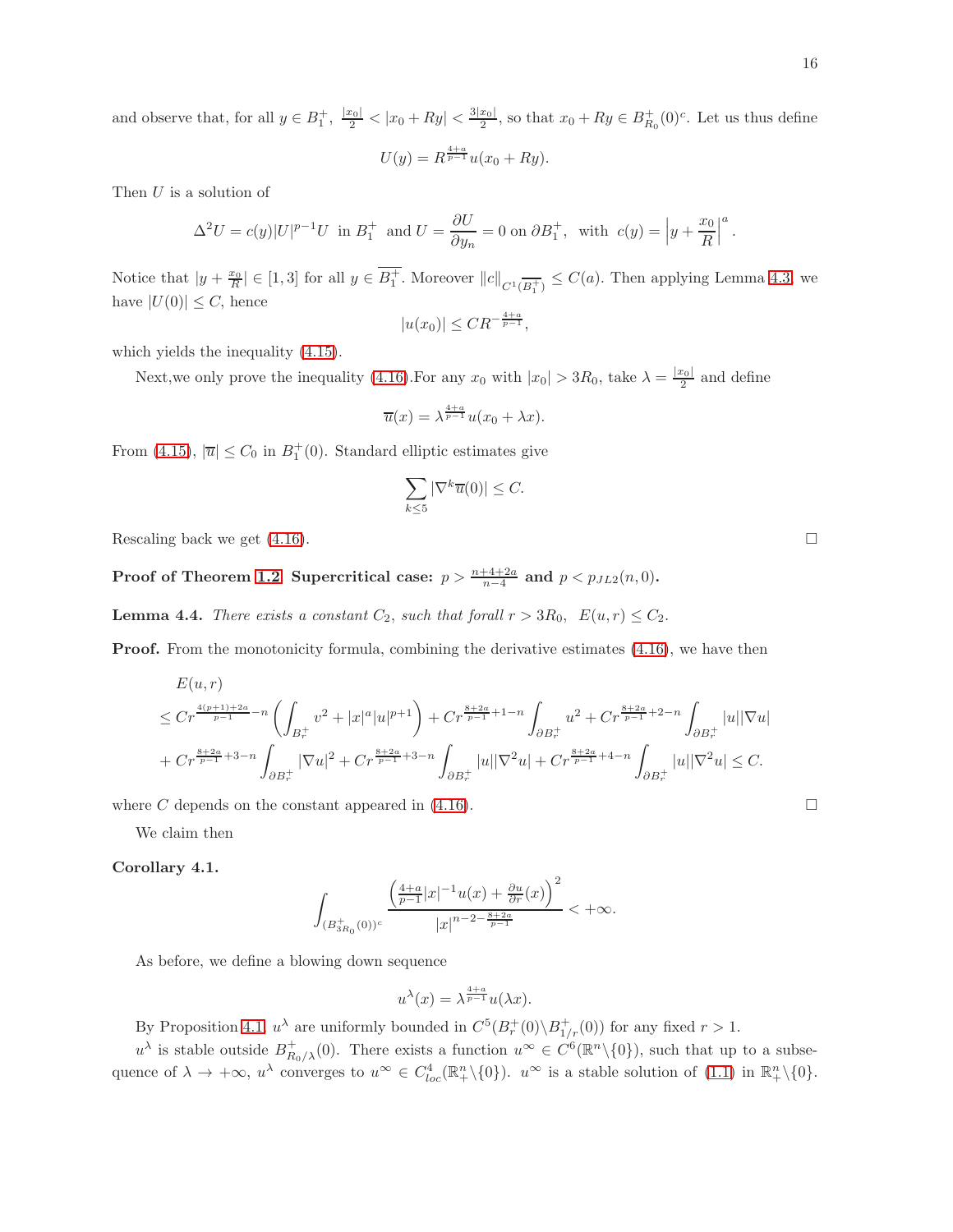Using Corollary [4.1,](#page-15-0) we obtain for any  $r > 1$ ,

$$
\int_{B_r^+\backslash B_{1/r}^+} \frac{\left(\frac{4+a}{p-1}|x|^{-1}u^\infty(x) + \frac{\partial u^\infty}{\partial r}(x)\right)^2}{|x|^{n-2-\frac{8+2a}{p-1}}} \\
= \lim_{\lambda \to +\infty} \int_{B_r^+\backslash B_{1/r}^+} \frac{\left(\frac{4+a}{p-1}|x|^{-1}u^\lambda(x) + \frac{\partial u^\lambda}{\partial r}(x)\right)^2}{|x|^{n-2-\frac{8+2a}{p-1}}} = \lim_{\lambda \to +\infty} \int_{B_r^+\backslash B_{1/r}^+} \frac{\left(\frac{4+a}{p-1}|x|^{-1}u(x) + \frac{\partial u}{\partial r}(x)\right)^2}{|x|^{n-2-\frac{8+2a}{p-1}}} = 0.
$$

Hence,  $u^{\infty}$  is homogeneous, and from Proposition [2.1,](#page-8-2)  $u^{\infty} \equiv 0$ . This holds for every limit of  $u^{\lambda}$  as  $\lambda \rightarrow +\infty$ , thus we get

$$
\lim_{|x| \to +\infty} |x|^{\frac{4+a}{p-1}} |u(x)| = 0.
$$

From [\(4.16\)](#page-14-1), we derive

$$
\lim_{|x|\to+\infty}\sum_{k\leq 4}|x|^{\frac{4+a}{p-1}+k}|\nabla^ku(x)|=0.
$$

For  $\varepsilon > 0$ , take an R such that for  $|x| > R$ ,

$$
\sum_{k\leq 4}|x|^{\frac{4+a}{p-1}+k}|\nabla^ku(x)|\leq \varepsilon.
$$

Then for  $r >> R$ ,

$$
E(u,r) \leq C r^{\frac{4(p+1)+2a}{p-1}-n} \left( \int_{B_R^+(0)} v^2 + |x|^a |u|^{p+1} \right) + C \epsilon r^{\frac{8+2a}{p-1}+4-n} \int_{B_r^+(0) \backslash B_R^+(0)} |x|^{-\frac{8+2a}{p-1}-4} + C \epsilon r^{\frac{8+2a}{p-1}+5-n} \int_{\partial B_r^+(0)} |x|^{-\frac{8+2a}{p-1}-4} \leq C(R) \left( r^{\frac{4(p+1)+2a}{p-1}-n} + \varepsilon \right).
$$

Since  $\frac{4(p+1)+2a}{p-1} - n < 0$  and  $\varepsilon$  can be arbitrarily small, we derive  $\lim_{r\to+\infty} E(u,r) = 0$ . Because  $\lim_{r\to 0} E(r, u) = 0$  (by the smoothness of u), the same argument for stable solutions implies that  $u \equiv 0$ .  $\Box$ 

## Acknowledgment

The authors extend their appreciation to the Deanship of Scientific Research at King Khalid University, Abha, KSA for funding this work through Research Group under grant number (R.G.P-2 / 121/ 42).

## References

- <span id="page-16-1"></span>[1] J. D´avila, L. Dupaigne, K. Wang and J. Wei, *A monotonicity formula and a Liouville-type theorem for a fourth order supercritical problem,* Adv. Math., 258 (2014) 240–285.
- <span id="page-16-0"></span>[2] A. Farina, *On the classification of solutions of the Lane–Emden equation on unbounded domains of*  $R<sup>n</sup>$ , J. Math. Pures Appl. 87 (2007) 537–561.
- <span id="page-16-2"></span>[3] E.N.Dancer, Y.Du, Z.Guo, *Finite Morse index solutions of an elliptic equation with supercritical exponent,* J. Differ. Equ. 250, (2011) 3281–3310.
- <span id="page-16-3"></span>[4] C.Wang, D.Ye, *Some Liouville theorems for H´enon type elliptic equations,* J. Funct. Anal. 262, (2012) 1705–1727.